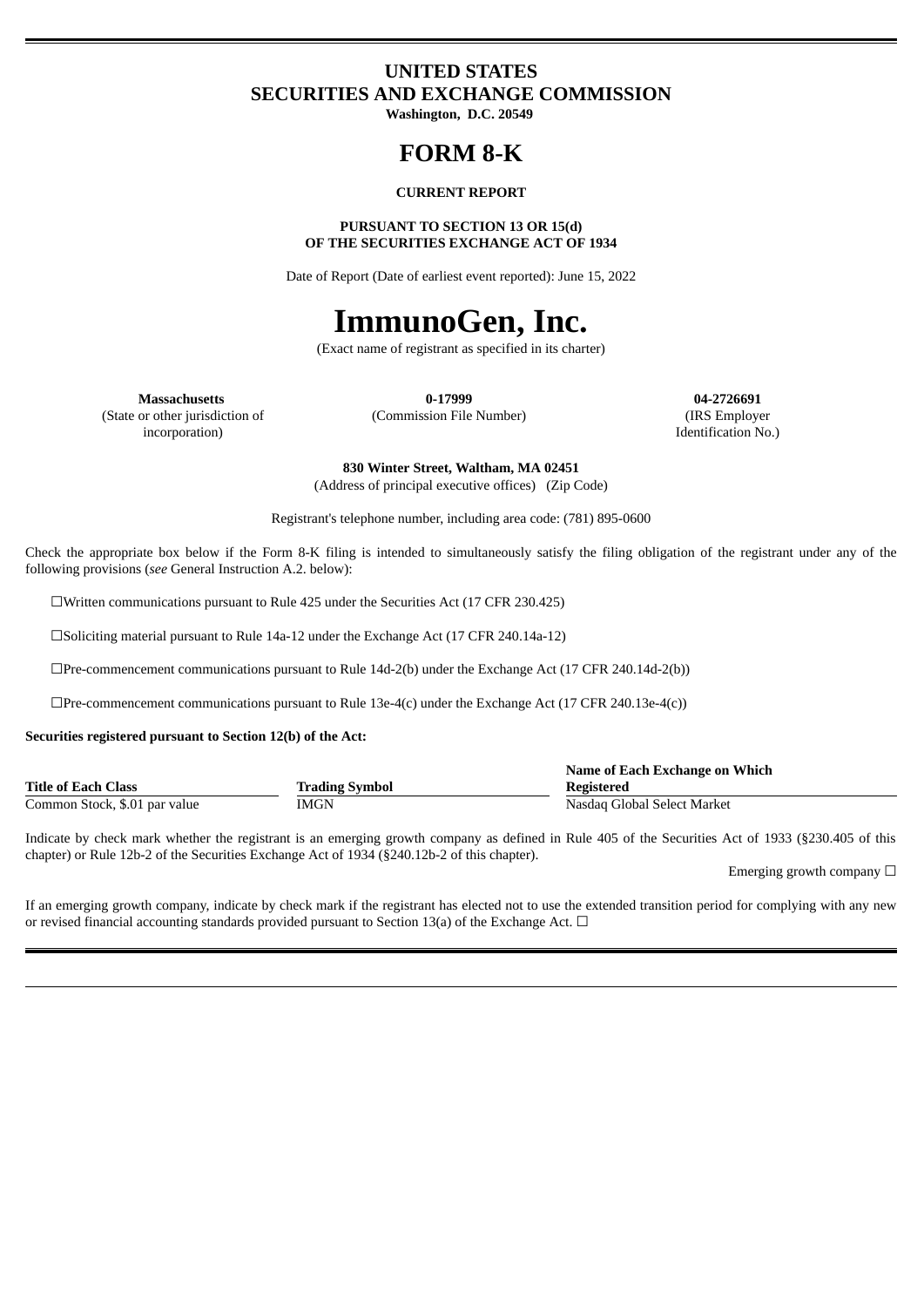# Item 5.02 - Departure of Directors or Certain Officers: Election of Directors: Appointment of Certain Officers: Compensatory Arrangements of **Certain Officers.**

At the 2022 annual meeting of shareholders of ImmunoGen, Inc. (the "Company") held on June 15, 2022 (the "2022 Annual Meeting"), shareholders approved an amendment to our Amended and Restated 2018 Employee, Director and Consultant Equity Incentive Plan (the "Equity Incentive Plan") to increase the number of shares authorized for issuance thereunder by 13,000,000. The Board of Directors of the Company approved the amendment to Equity Incentive Plan on April 1, 2022, subject to shareholder approval.

A summary description of the terms of the Equity Incentive Plan is set forth in the Company's definitive proxy statement on Schedule 14A filed with the Securities and Exchange Commission on April 26, 2022 (the "Proxy Statement") under the section of the Proxy Statement entitled "Amendment to our 2018 Employee, Director and Consultant Equity Incentive Plan to Increase the Number of Shares Authorized for Issuance Thereunder by 13,000,000 (Proposal 4)" which is qualified by the full text of the Equity Incentive Plan, a copy of which is attached hereto as Exhibit 10.1 and incorporated herein by reference.

# **Item 5.07 - Submission of Matters to a Vote of Security Holders.**

At the 2022 Annual Meeting, shareholders fixed the number of Directors constituting the full Board of Directors of the Company at nine as follows:

| For:              | 156.458.503 |
|-------------------|-------------|
| Against:          | 602.410     |
| Abstain:          | 970.421     |
| Broker Non-Votes: | 25,775,973  |

At the 2022 Annual Meeting, shareholders elected nine Directors as follows:

|                          | <b>FOR</b>  | <b>WITHHELD</b> | <b>BROKER NON-VOTES</b> |
|--------------------------|-------------|-----------------|-------------------------|
| Stuart A. Arbuckle       | 153,948,650 | 4,082,684       | 25,775,973              |
| Mark J. Enyedy           | 155,066,915 | 2,964,419       | 25,775,973              |
| Mark Goldberg, MD        | 104,686,106 | 53, 345, 228    | 25,775,973              |
| Tracey L. McCain, Esq.   | 153,314,079 | 4.717.255       | 25,775,973              |
| Stephen C. McCluski      | 154,945,808 | 3,085,526       | 25,775,973              |
| Dean J. Mitchell         | 104,724,631 | 53,306,703      | 25,775,973              |
| <b>Kristine Peterson</b> | 105,000,623 | 53,030,711      | 25,775,973              |
| Helen M. Thackray, M.D.  | 156,597,980 | 1,433,354       | 25,775,973              |
| Richard J. Wallace       | 154,720,595 | 3,310,739       | 25,775,973              |

At the 2022 Annual Meeting, shareholders voted to approve an amendment to our Restated Articles of Organization (the "Amendment") to increase the number of authorized shares of our common stock from 300,000,000 to 600,000,000 as follows: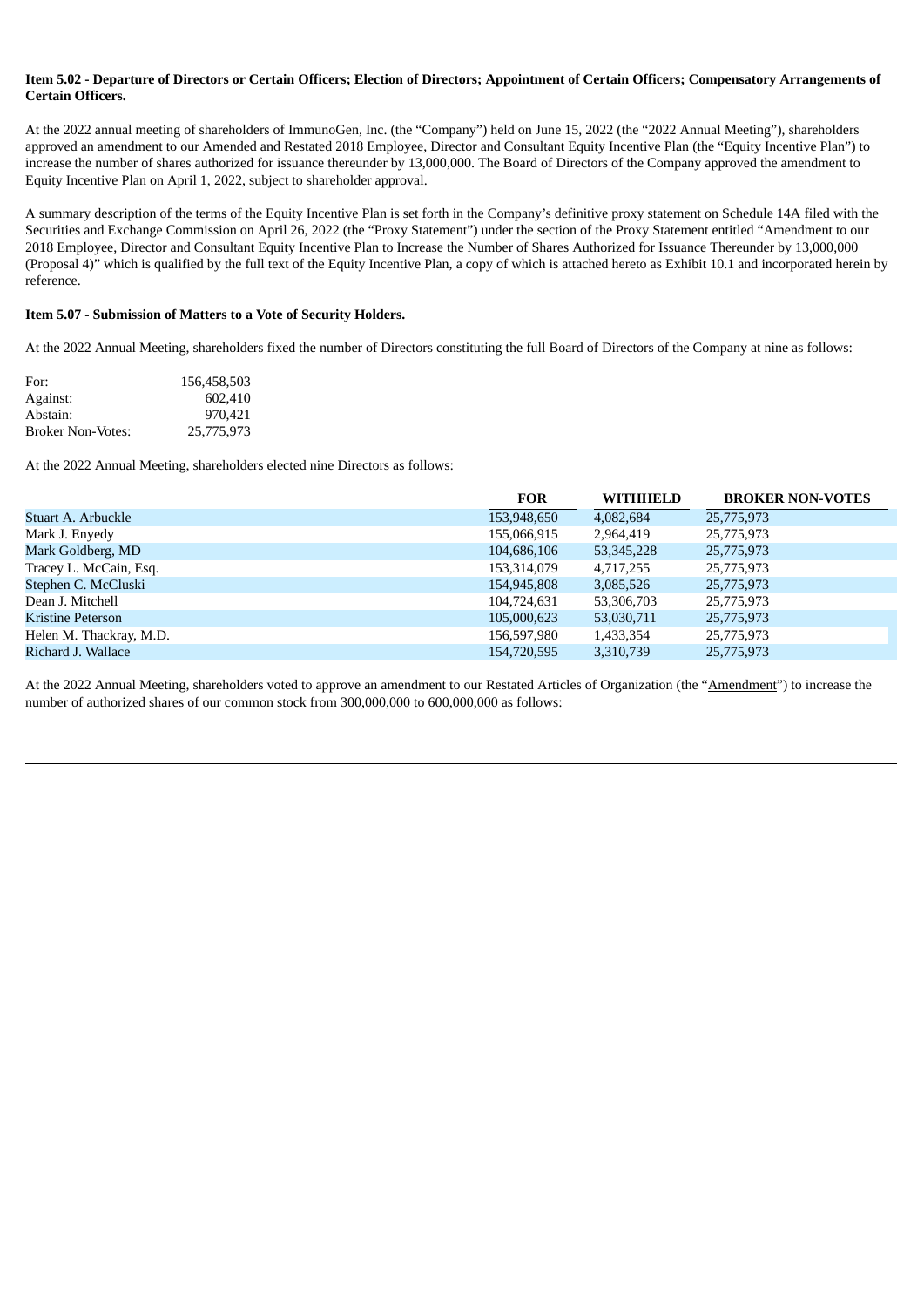| For:              | 177,336,256 |
|-------------------|-------------|
| Against:          | 5,516,937   |
| Abstain:          | 954.114     |
| Broker Non-Votes: | $\Omega$    |

At the 2022 Annual Meeting, shareholders voted to approve the amendment to the Equity Incentive Plan to increase the number of shares authorized for issuance thereunder by 13,000,000 as follows:

| For:                     | 138,996,544 |
|--------------------------|-------------|
| Against:                 | 17.993.078  |
| Abstain:                 | 1.041.712   |
| <b>Broker Non-Votes:</b> | 25,775,973  |

At the 2022 Annual Meeting, shareholders voted, on an advisory basis, to approve the compensation paid to our named executive officers, as described in the Proxy Statement (referred to as the "say-on-pay vote") as follows:

| For:              | 154,412,592 |
|-------------------|-------------|
| Against:          | 2,163,585   |
| Abstain:          | 1,455,157   |
| Broker Non-Votes: | 25,775,973  |

At the 2022 Annual Meeting, shareholders ratified the appointment of Ernst & Young LLP as the Company's independent registered public accounting firm for the year ending December 31, 2022 as follows:

| For:                     | 179,042,753 |
|--------------------------|-------------|
| Against:                 | 3,897,306   |
| Abstain:                 | 867,248     |
| <b>Broker Non-Votes:</b> | $\Omega$    |

#### **Item 9.01 - Financial Statements and Exhibits.**

#### **(d) Exhibits.**

**Exhibit No. Description** [10.1](#page-4-0) Amended and Restated 2018 Employee, Director and [Consultant](#page-4-0) Equity Incentive Plan. 104 Cover Page Interactive Data File (embedded within the Inline XBRL (eXtensible Business Reporting Language) document).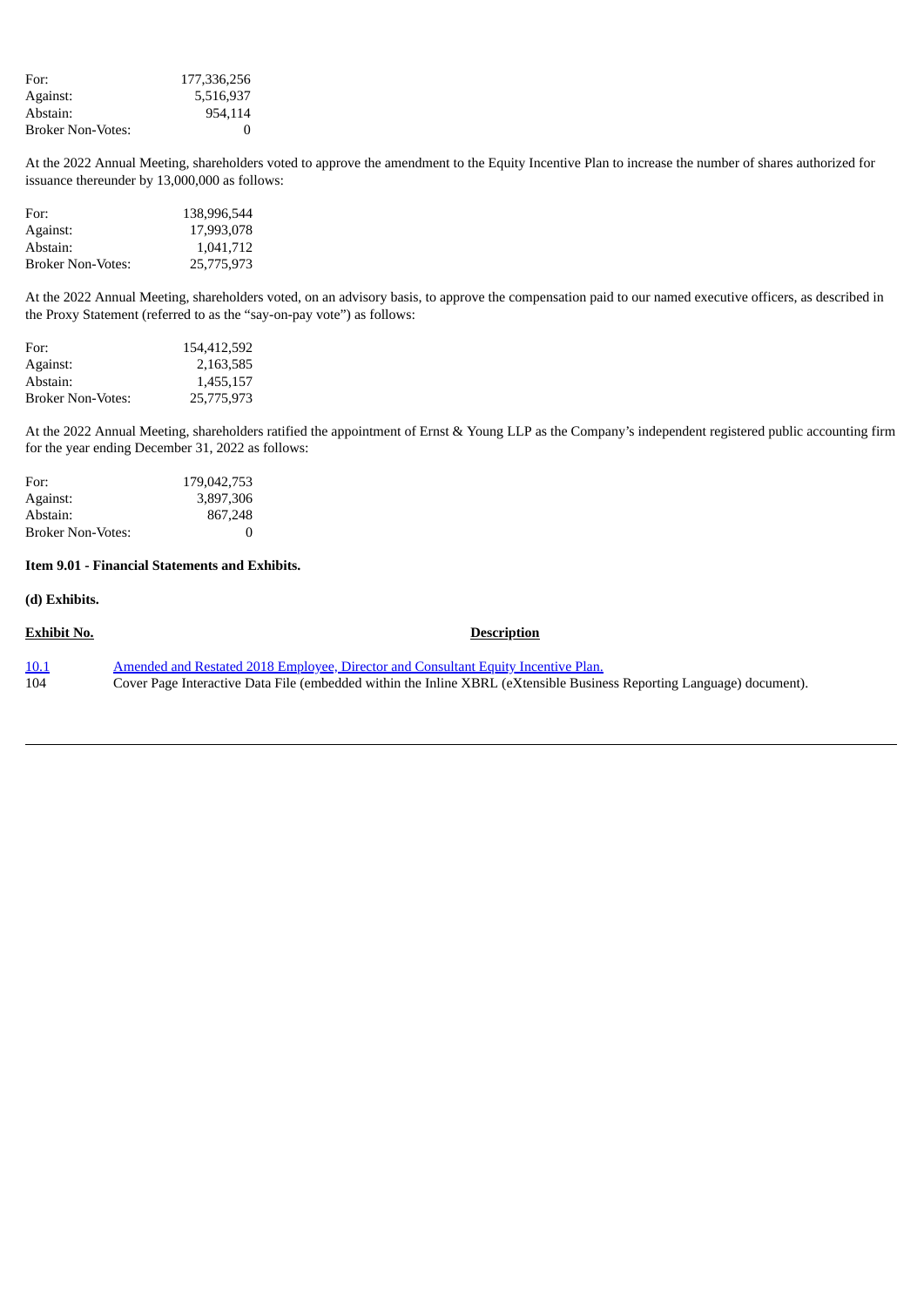# **SIGNATURE**

Pursuant to the requirements of the Securities Exchange Act of 1934, the registrant has duly caused this report to be signed on its behalf by the undersigned hereunto duly authorized.

Date: June 17, 2022 By: /s/ Renee Lentini

**ImmunoGen, Inc.** (Registrant)

> Renee Lentini Vice President, Chief Accounting Officer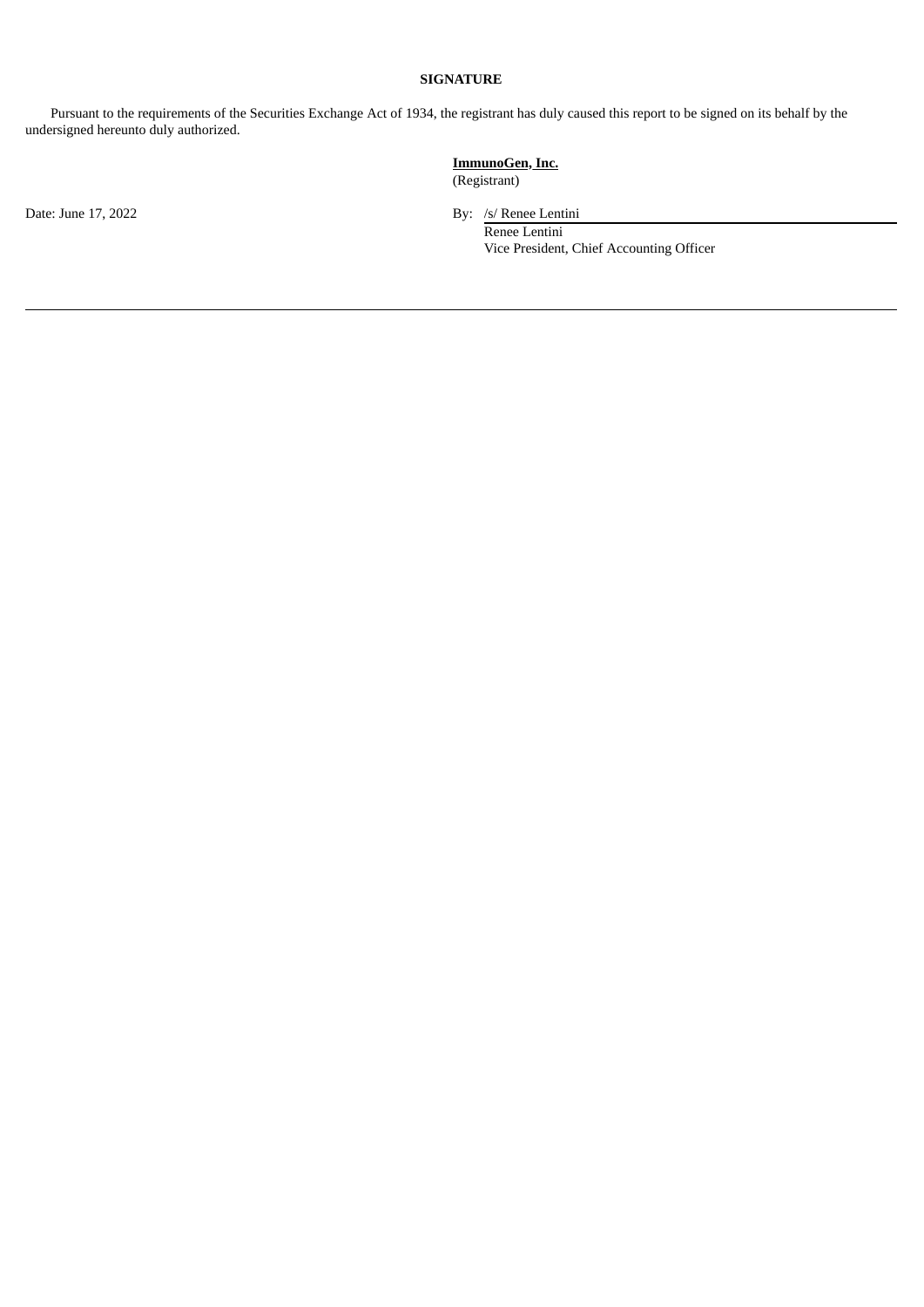#### **IMMUNOGEN, INC.**

#### **AMENDED AND RESTATED 2018 EMPLOYEE, DIRECTOR AND CONSULTANT EQUITY INCENTIVE PLAN**

#### <span id="page-4-0"></span>1. *DEFINITIONS.*

Unless otherwise specified or unless the context otherwise requires, the following terms, as used in this ImmunoGen, Inc. 2018 Employee, Director and Consultant Equity Incentive Plan, have the following meanings:

*Administrator* means the Board of Directors, unless it has delegated power to act on its behalf to the Committee, in which case the Administrator means the Committee.

*Affiliate* means a corporation which, for purposes of Section 424 of the Code, is a parent or subsidiary of the Company, direct or indirect.

*Agreement* means an agreement between the Company and a Participant delivered pursuant to the Plan, in such form as the Administrator shall approve.

*Board of Directors* means the Board of Directors of the Company.

*Cause* shall include (and is not limited to) dishonesty with respect to the Company or any Affiliate, insubordination, substantial malfeasance or non-feasance of duty, unauthorized disclosure of confidential information, breach by the Participant of any provision of any employment, consulting, advisory, nondisclosure, non-competition or similar agreement between the Participant and the Company or any Affiliate, and conduct substantially prejudicial to the business of the Company or any Affiliate provided, however that any provision in an agreement between the Participant and the Company or an Affiliate, which contains a conflicting definition of "cause" for termination and which is in effect at the time of such termination, shall supersede the definition in this Plan with respect to that Participant. The determination of the Administrator as to the existence of Cause will be conclusive on the Participant and the Company.

*Change of Control* means the occurrence of any of the following events:

(i) Ownership. Any "Person" (as such term is used in Sections 13(d) and 14(d) of the Securities Exchange Act of 1934, as amended) becomes the "Beneficial Owner" (as defined in Rule 13d-3 under said Act), directly or indirectly, of securities of the Company representing 50% or more of the total voting power represented by the Company's then outstanding voting securities (excluding for this purpose any such voting securities held by the Company or its Affiliates or by any employee benefit plan of the Company) pursuant to a transaction or a series of related transactions which the Board of Directors does not approve; or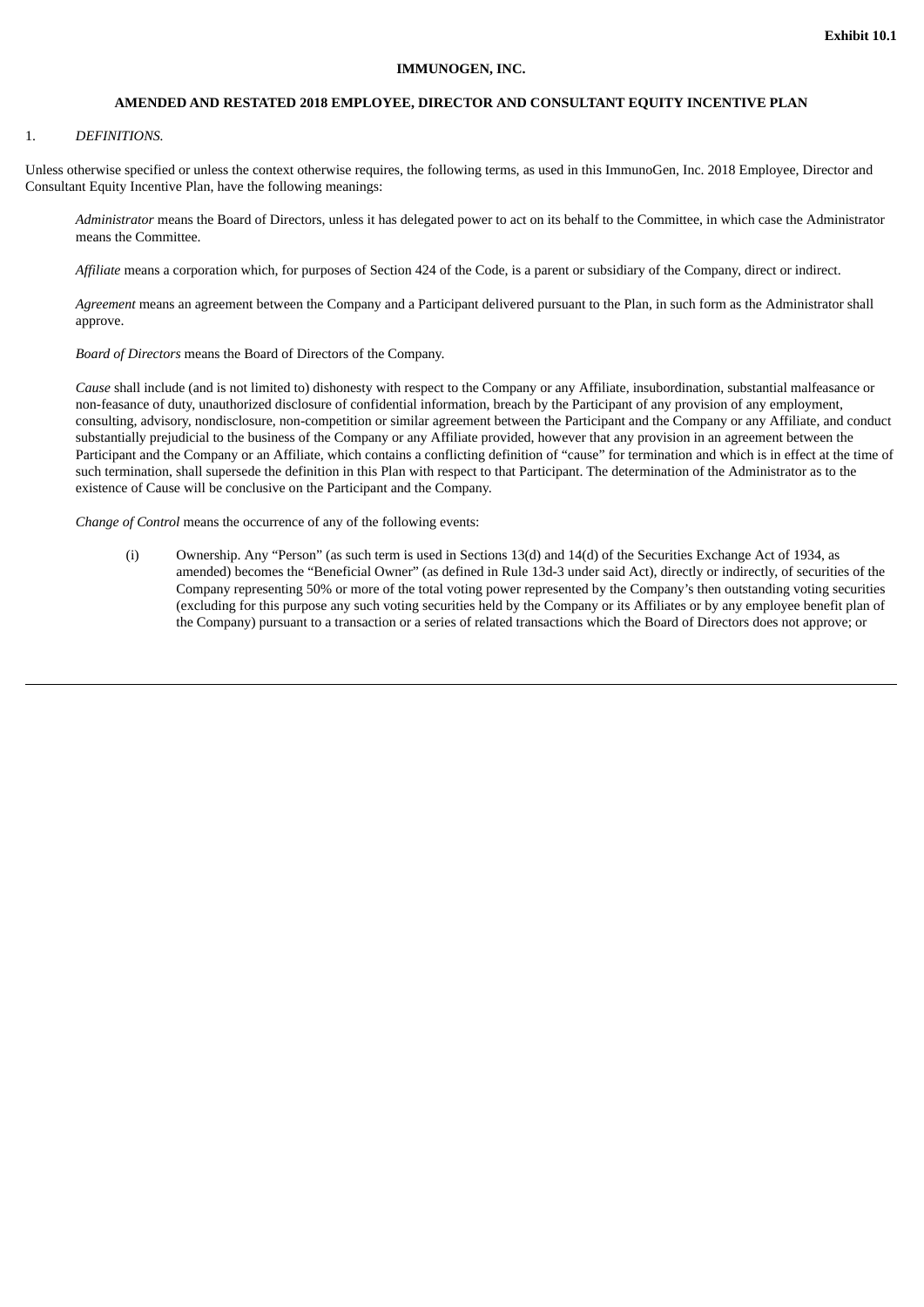- (ii) Merger/Sale of Assets. (A) A merger or consolidation of the Company whether or not approved by the Board of Directors, other than a merger or consolidation which would result in the voting securities of the Company outstanding immediately prior thereto continuing to represent (either by remaining outstanding or by being converted into voting securities of the surviving entity or the parent of such corporation) more than 50% of the total voting power represented by the voting securities of the Company or such surviving entity or parent of such corporation, as the case may be, outstanding immediately after such merger or consolidation; or (B) the sale or disposition by the Company of all or substantially all of the Company's assets in a transaction requiring shareholder approval; or
- (iii) Change in Board Composition. A change in the composition of the Board of Directors, as a result of which fewer than a majority of the directors are Incumbent Directors. "Incumbent Directors" shall mean directors who either (A) are directors of the Company as of March 28, 2018, or (B) are elected, or nominated for election, to the Board of Directors with the affirmative votes of at least a majority of the Incumbent Directors at the time of such election or nomination (but shall not include an individual whose election or nomination is in connection with an actual or threatened proxy contest relating to the election of directors to the Company);

provided, that if any payment or benefit payable hereunder upon or following a Change of Control would be required to comply with the limitations of Section 409A(a)(2)(A)(v) of the Code in order to avoid an additional tax under Section 409A of the Code, such payment or benefit shall be made only if such Change in Control constitutes a change in ownership or control of the Company, or a change in ownership of the Company's assets in accordance with Section 409A of the Code.

*Code* means the United States Internal Revenue Code of 1986, as amended, including any successor statute, regulation and guidance thereto.

*Committee* means the committee of the Board of Directors to which the Board of Directors has delegated power to act under or pursuant to the provisions of the Plan.

*Common Stock* means shares of the Company's common stock, \$.01 par value per share.

*Company* means ImmunoGen, Inc., a Massachusetts corporation.

*Consultant* means any natural person who is an advisor or consultant that provides bona fide services to the Company or its Affiliates, provided that such services are not in connection with the offer or sale of securities in a capital raising transaction, and do not directly or indirectly promote or maintain a market for the Company's or its Affiliates' securities.

*Disability or Disabled* means permanent and total disability as defined in Section 22(e)(3) of the Code.

-2-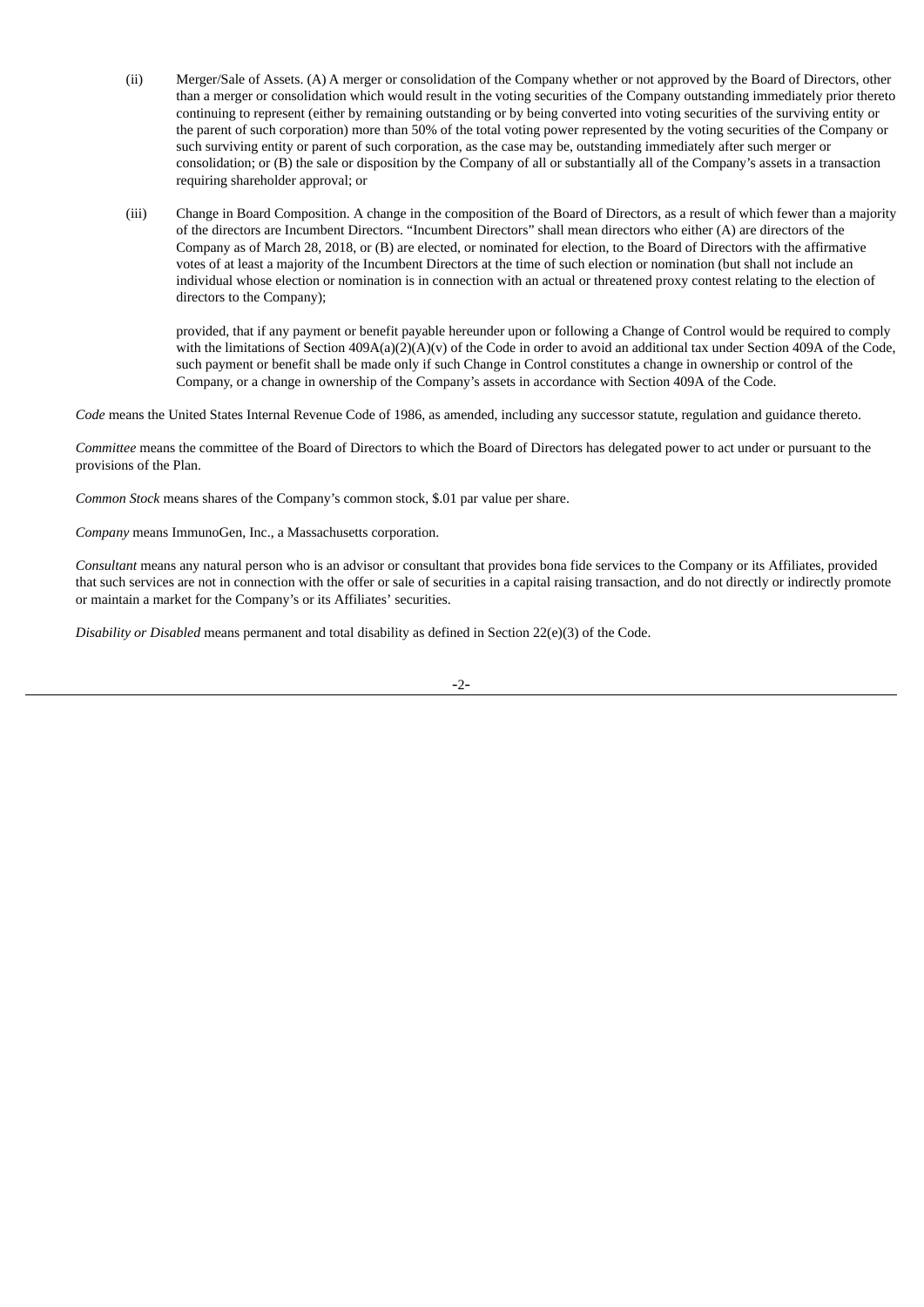*Employee* means any employee of the Company or of an Affiliate (including, without limitation, an employee who is also serving as an officer or director of the Company or of an Affiliate), designated by the Administrator to be eligible to be granted one or more Stock Rights under the Plan.

*Fair Market Value* of a Share of Common Stock means:

(1) If the Common Stock is listed on a national securities exchange or traded in the over-the-counter market and sales prices are regularly reported for the Common Stock, the closing or, if not applicable, the last price of the Common Stock on the composite tape or other comparable reporting system for the trading day on the applicable date, and if such applicable date is not a trading day, the last market trading day prior to such date;

(2) If the Common Stock is not traded on a national securities exchange but is traded on the over-the-counter market, if sales prices are not regularly reported for the Common Stock for the trading day referred to in clause (1), and if bid and asked prices for the Common Stock are regularly reported, the mean between the bid and the asked price for the Common Stock at the close of trading in the over-the-counter market for the trading day on which Common Stock was traded on the applicable date, and if such applicable date is not a trading day, the last market trading day prior to such date; and

(3) If the Common Stock is neither listed on a national securities exchange nor traded in the over-the-counter market, such value as the Administrator, in good faith, shall determine in compliance with applicable laws.

*Full Value Award* means a Stock Grant or other Stock-Based Award whose intrinsic value is not solely dependent on appreciation in the price of the Common Stock after the date of grant.

*ISO* means an option meant to qualify as an incentive stock option under Section 422 of the Code.

*Non-Qualified Option* means an option which is not intended to qualify as an ISO.

*Option* means an ISO or Non-Qualified Option granted under the Plan.

*Participant* means an Employee, director or Consultant of the Company or an Affiliate to whom one or more Stock Rights are granted under the Plan. As used herein, "Participant" shall include "Participant's Survivors" where the context requires.

*Performance Based Award* means a Stock Grant or Stock-Based Award which vests based on attainment of Performance Goals as set forth in Paragraph 9 hereof.

*Performance Goals* means performance goals determined by the Committee in its sole discretion and set forth in an Agreement. The satisfaction of Performance Goals shall be subject to certification by the Committee. The Committee has the authority to take appropriate action with respect to the Performance Goals (including, without limitation, to make adjustments to the Performance Goals or determine the satisfaction of the Performance Goals, in each case, in connection with a Corporate Transaction) provided that any such actions do not otherwise violate the terms of the Plan.

-3-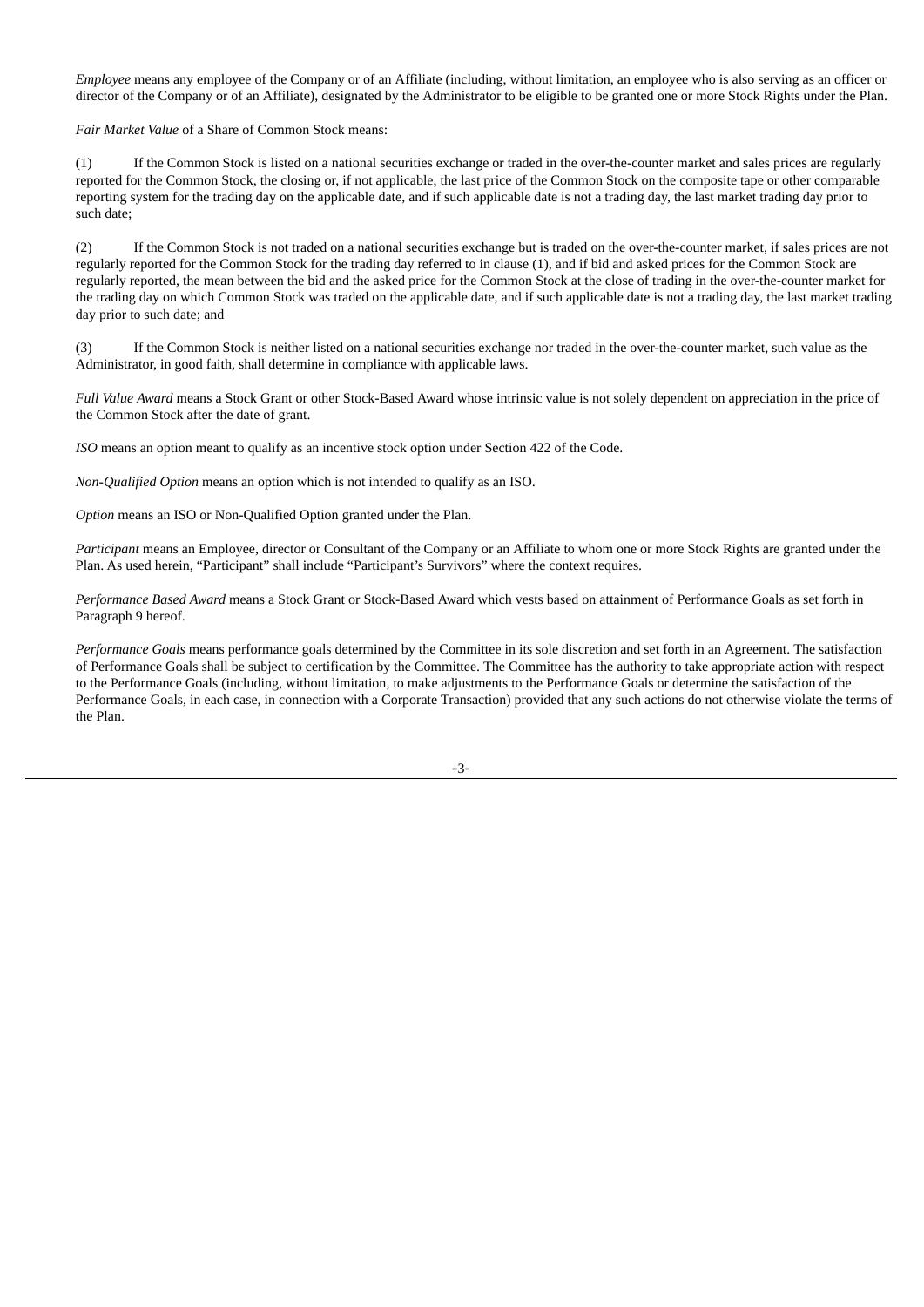*Plan* means this ImmunoGen, Inc. 2018 Employee, Director and Consultant Equity Incentive Plan.

*Shares* means shares of the Common Stock as to which Stock Rights have been or may be granted under the Plan or any shares of capital stock into which the Shares are changed or for which they are exchanged within the provisions of Paragraph 25 of the Plan. The Shares issued under the Plan may be authorized and unissued shares or shares held by the Company in its treasury, or both.

*Stock-Based Award* means a grant by the Company under the Plan of an equity award or an equity-based award which is not an Option or a Stock Grant.

*Stock Grant* means a grant by the Company of Shares under the Plan.

*Stock Right* means a right to Shares or the value of Shares of the Company granted pursuant to the Plan -- an ISO, a Non-Qualified Option, a Stock Grant or a Stock-Based Award.

*Survivor* means a deceased Participant's legal representatives and/or any person or persons who acquired the Participant's rights to a Stock Right by will or by the laws of descent and distribution.

# 2. *PURPOSES OF THE PLAN.*

The Plan is intended to encourage ownership of Shares by Employees and directors of and certain Consultants to the Company and its Affiliates in order to attract and retain such people, to induce them to work for the benefit of the Company or of an Affiliate and to provide additional incentive for them to promote the success of the Company or of an Affiliate. The Plan provides for the granting of ISOs, Non-Qualified Options, Stock Grants and Stock-Based Awards.

#### 3. *SHARES SUBJECT TO THE PLAN.*

(a) The number of Shares which may be issued from time to time pursuant to this Plan shall be the sum of: (i) 13,000,000 shares of Common Stock and (ii) the number of shares of Common Stock remaining under this Plan as of April 1, 2022, and (iii) any shares of Common Stock that are represented by awards granted under this Plan, the Company's 2006 or 2016 Employee, Director and Consultant Equity Incentive Plans that are forfeited, expire, or are cancelled without delivery of shares of Common Stock or which result in the forfeiture of shares of Common Stock back to the Company on or after April 1, 2022 (but in no event more than 28,742,013 Shares shall be added to the Plan pursuant to clauses (ii) and (iii)), or the equivalent of such number of Shares after the Administrator, in its sole discretion, has interpreted the effect of any stock split, stock dividend, combination, recapitalization or similar transaction in accordance with Paragraph 25 of this Plan.

$$
-4-
$$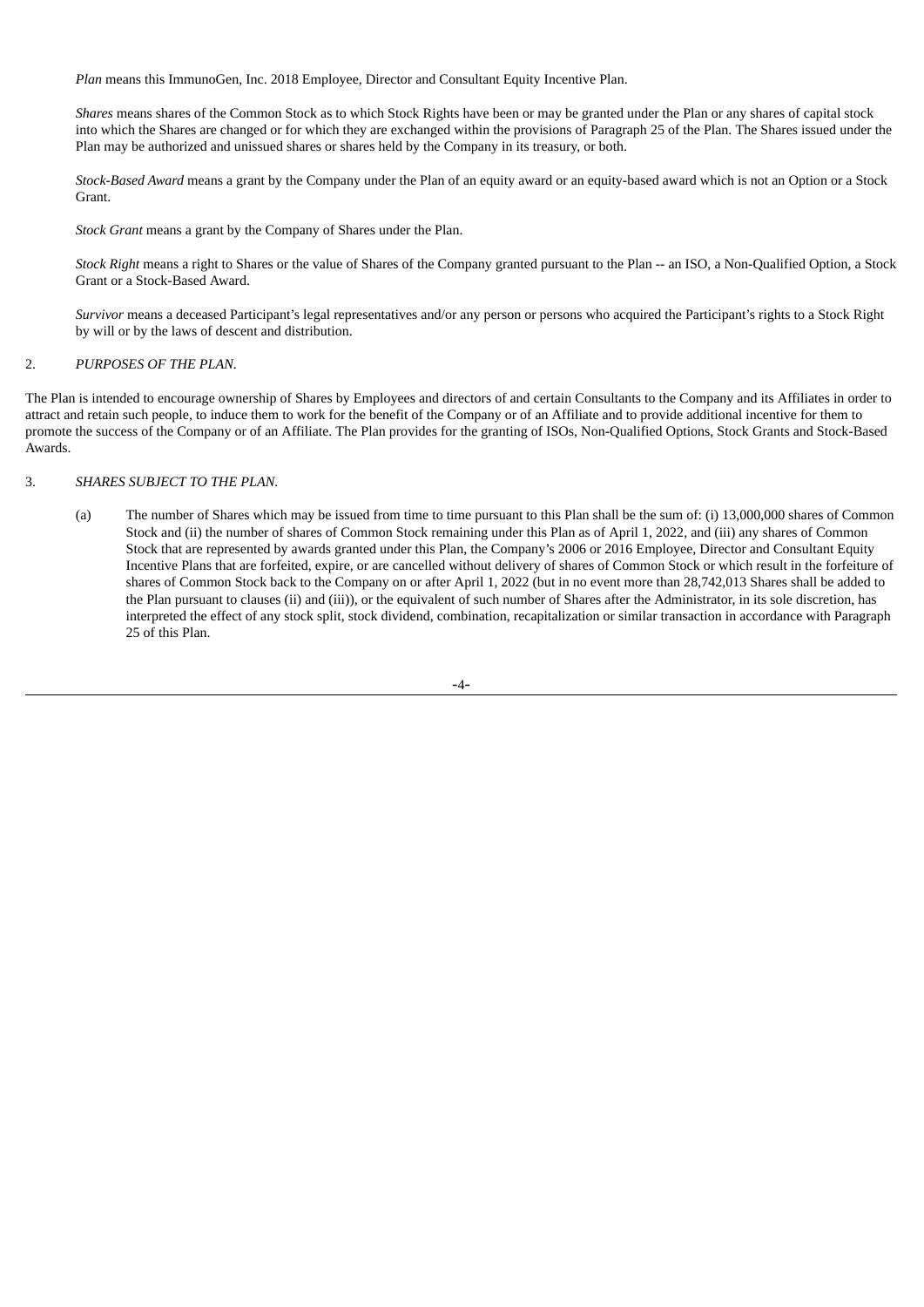- (b) If an Option ceases to be "outstanding", in whole or in part (other than by exercise), or if the Company shall reacquire (at not more than its original issuance price) any Shares issued pursuant to a Stock Grant or Stock-Based Award, or if any Stock Right expires or is forfeited, cancelled, or otherwise terminated or results in any Shares not being issued, the unissued or reacquired Shares which were subject to such Stock Right shall again be available for issuance from time to time pursuant to this Plan. Notwithstanding the foregoing, if a Stock Right is exercised, in whole or in part, by tender of Shares or if the Company's or an Affiliate's tax withholding obligation is satisfied by withholding Shares, the number of Shares deemed to have been issued under the Plan for purposes of the limitations set forth in Paragraph 3(a) above shall be the number of Shares that were subject to the Stock Right or portion thereof, and not the net number of Shares actually issued and any stock appreciation right to be settled in shares of Common Stock shall be counted in full against the number of Shares available for issuance under the Plan, regardless of the number of exercise gain shares issued upon settlement of the stock appreciation right. In addition, Shares repurchased by the Company with the proceeds of the option exercise price may not be reissued under the Plan.
- (c) For purposes of determining the number of Shares available for issuance under Paragraph 3(a) above, (i) for the grant of any Option or similar Stock- Based Award one Share for each Share actually subject to such Option or similar Stock-Based Award shall be deducted, and (ii) for the grant of any Full Value Award, one and one-quarter (1.25) Shares for each Share actually subject to any such Full Value Award shall be deducted. If a Full Value Award expires, is forfeited, or otherwise lapses, the Shares that were subject to the Full Value Award shall be restored to the total number of Shares available for grant as were deducted as Full Value Awards pursuant to this paragraph. Except in the case of death, disability or Change of Control, or as provided in the next sentence, no Stock Right shall vest, and no right of the Company to restrict or reacquire Shares subject to Full Value Awards shall lapse, less than one (1) year from the date of grant. Notwithstanding the foregoing, Stock Rights may be granted having time-based vesting of less than one (1) year from the date of grant so long as no more than five percent (5%) of the Shares reserved for issuance under the Plan pursuant to Paragraph 3(a) above (as adjusted under Paragraph 25 of this Plan) may be granted in the aggregate pursuant to such awards.

#### 4. *ADMINISTRATION OF THE PLAN.*

The Administrator of the Plan will be the Board of Directors, except to the extent the Board of Directors delegates its authority to the Committee, in which case the Committee shall be the Administrator. Subject to the provisions of the Plan, the Administrator is authorized to:

(a) Interpret the provisions of the Plan and all Stock Rights and to make all rules and determinations which it deems necessary or advisable for the administration of the Plan;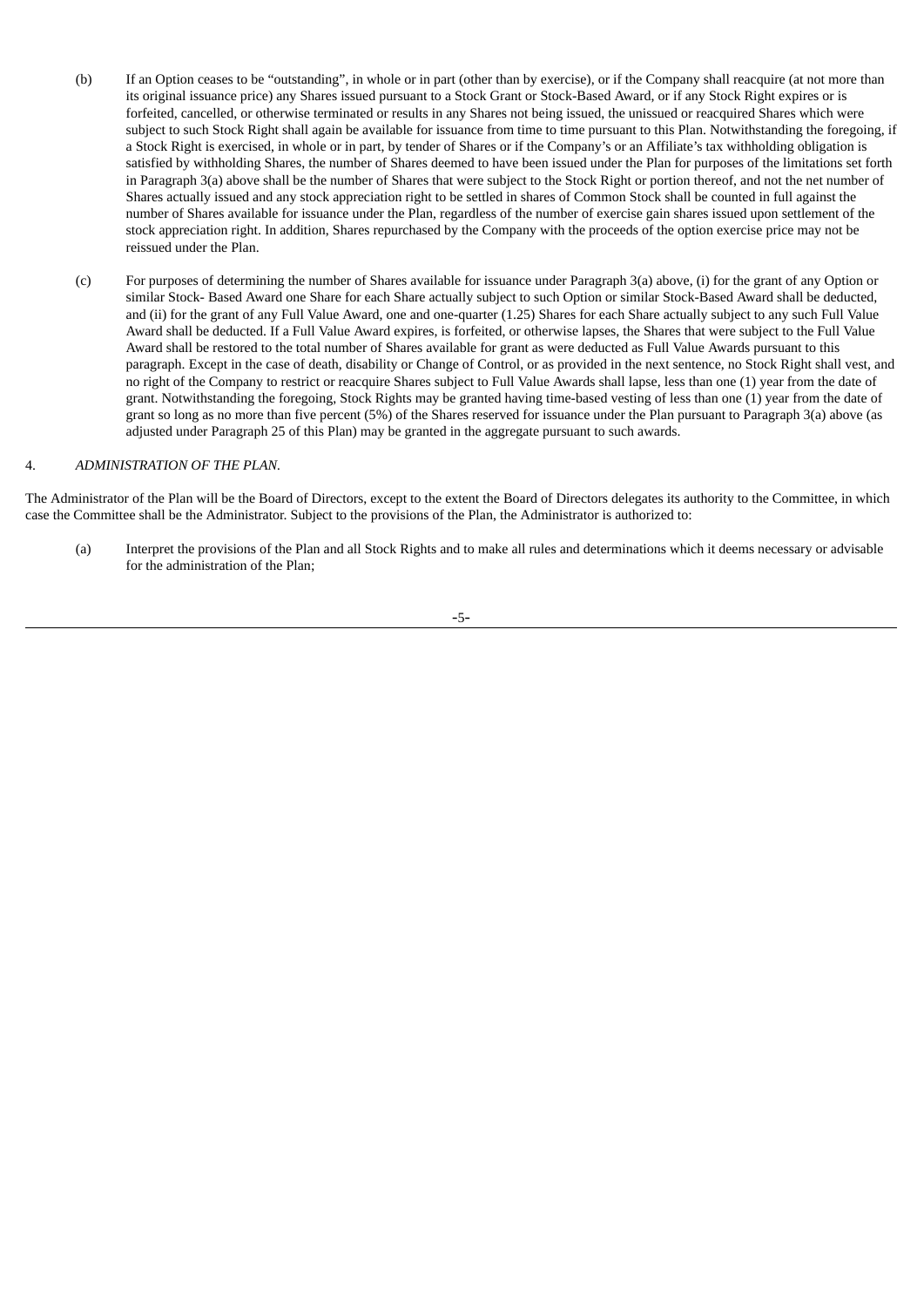- (b) Determine which Employees, directors and Consultants shall be granted Stock Rights;
- (c) Determine the number of Shares for which a Stock Right or Stock Rights shall be granted provided, that the aggregate grant date fair value of Shares to be granted to any non-employee director under the Plan in any calendar year may not exceed \$500,000 dollars except that the foregoing limitation on Stock Rights granted to non-employee directors shall not apply to Stock Rights made pursuant to an election by a non-employee director to receive the Stock Right in lieu of cash for all or a portion of cash fees to be received for service on the Board of Directors or any Committee thereof.
- (d) Specify the terms and conditions upon which a Stock Right or Stock Rights may be granted;
- (e) Make any adjustments in the Performance Goals included in any Performance-Based Awards;
- (f) Amend any term or condition of any outstanding Stock Right, other than reducing the exercise price or purchase price or extending the expiration date of an Option, provided that (i) such term or condition as amended is not prohibited by the Plan; (ii) any such amendment shall not impair the rights of a Participant under any Stock Right previously granted without such Participant's consent or in the event of death of the Participant the Participant's Survivors; and (iii) any such amendment shall be made only after the Administrator determines whether such amendment would cause any adverse tax consequences to the Participant, including, but not limited to, the annual vesting limitation contained in Section 422(d) of the Code and described in Paragraph 6(b)(iv) below with respect to ISOs and pursuant to Section 409A of the Code; and
- (g) Adopt any sub-plans applicable to residents of any specified jurisdiction as it deems necessary or appropriate in order to comply with or take advantage of any tax or other laws applicable to the Company or to Plan Participants or to otherwise facilitate the administration of the Plan, which sub-plans may include additional restrictions or conditions applicable to Stock Rights or Shares issuable pursuant to a Stock Right;

provided, however, that all such interpretations, rules, determinations, terms and conditions shall be made and prescribed in the context of (i) preserving the tax status under Section 422 of the Code of those Options which are designated as ISOs; and (ii) not causing any adverse tax consequences under Section 409A of the Code. Subject to the foregoing, the interpretation and construction by the Administrator of any provisions of the Plan or of any Stock Right granted under it shall be final, unless otherwise determined by the Board of Directors, if the Administrator is the Committee. In addition, if the Administrator is the Committee, the Board of Directors may take any action under the Plan that would otherwise be the responsibility of the Committee.

-6-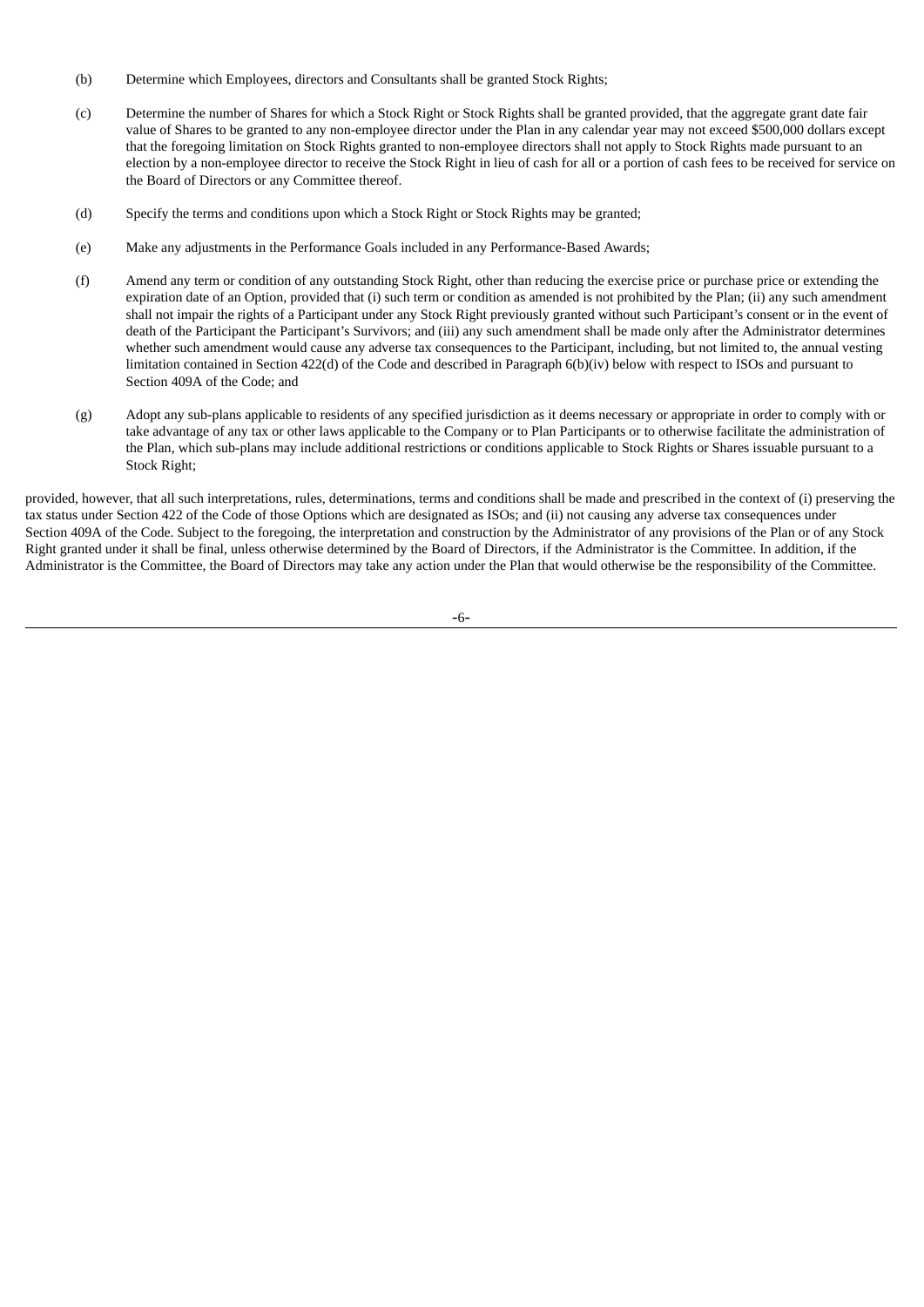To the extent permitted under applicable law, the Board of Directors or the Committee may allocate all or any portion of its responsibilities and powers to any one or more of its members and may delegate all or any portion of its responsibilities and powers to any other person selected by it; provided that only a Committee consisting solely of non-employee directors (or the full Board when only non-employee directors are present and voting) shall have the authority to grant Options, Stock Grants or Stock-Based Awards to non-employee directors, or to amend the terms of any such awards in a manner that would accelerate the exercisability or vesting of, or lapsing of any right by the Company to restrict or reacquire Shares subject to, all or any portion of any such award. The Board of Directors or the Committee may revoke any such allocation or delegation at any time.

#### 5. *ELIGIBILITY FOR PARTICIPATION.*

The Administrator will, in its sole discretion, name the Participants in the Plan, provided, however, that each Participant must be an Employee, director or Consultant of the Company or of an Affiliate at the time a Stock Right is granted. Notwithstanding the foregoing, the Administrator may authorize the grant of a Stock Right to a person not then an Employee, director or Consultant of the Company or of an Affiliate; provided, however, that the actual grant of such Stock Right shall be conditioned upon such person becoming eligible to become a Participant at or prior to the time of the execution of the Agreement evidencing such Stock Right. ISOs may be granted only to Employees who are deemed residents of the United States for tax purposes. Non-Qualified Options, Stock Grants and Stock-Based Awards may be granted to any Employee, director or Consultant of the Company or an Affiliate. The granting of any Stock Right to any individual shall neither entitle that individual to, nor disqualify him or her from, participation in any other grant of Stock Rights or any grants under any other benefit plan established by the Company or any Affiliate for Employees, directors or Consultants.

# 6. *TERMS AND CONDITIONS OF OPTIONS.*

Each Option shall be set forth in writing in an Option Agreement, duly executed by the Company (or provided in electronic form by the Company) and, to the extent required by law or requested by the Company, by the Participant. The Administrator may provide that Options be granted subject to such terms and conditions, consistent with the terms and conditions specifically required under this Plan, as the Administrator may deem appropriate including, without limitation, subsequent approval by the shareholders of the Company of this Plan or any amendments thereto. The Option Agreements shall be subject to at least the following terms and conditions:

- (a) *Non-Qualified Options*: Each Option intended to be a Non-Qualified Option shall be subject to the terms and conditions which the Administrator determines to be appropriate and in the best interest of the Company, subject to the following minimum standards for any such Non-Qualified Option:
	- (i) *Exercise Price*: Each Option Agreement shall state the exercise price (per share) of the Shares covered by each Option, which exercise price shall be determined by the Administrator but shall not be less than the Fair Market Value per share of Common Stock on the date of grant of the Option.

-7-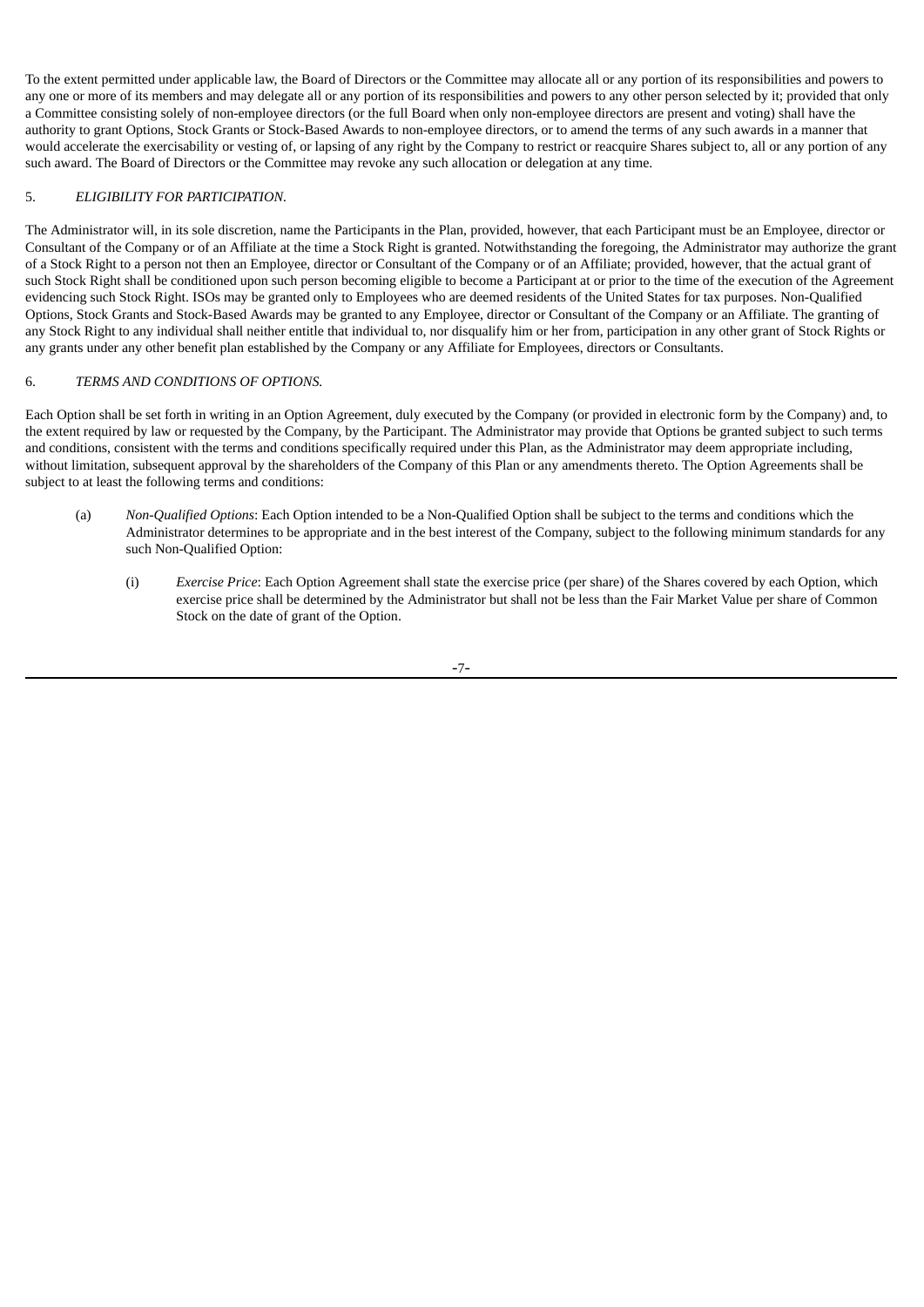- (ii) *Number of Shares*: Each Option Agreement shall state the number of Shares to which it pertains.
- (iii) *Term and Vesting Periods*: Each Option Agreement shall state the date or dates on which it first is exercisable and the date after which it may no longer be exercised, provided that each Non-Qualified Option shall terminate not more than ten years from the date of the grant. Each Option Agreement may provide that the Option rights accrue or become exercisable in installments over a period of months or years, or upon the occurrence of certain conditions or the attainment of stated performance goals or events.
- (iv) *Option Conditions*: Exercise of any Option may be conditioned upon the Participant's execution of a Share purchase agreement in form satisfactory to the Administrator providing for certain protections for the Company and its other shareholders, including requirements that:
	- (A) The Participant's or the Participant's Survivors' right to sell or transfer the Shares may be restricted; and
	- (B) The Participant or the Participant's Survivors may be required to execute letters of investment intent and must also acknowledge that the Shares will bear legends noting any applicable restrictions.
- (b) ISOs: Each Option intended to be an ISO shall be issued only to an Employee and be subject to the following terms and conditions, with such additional restrictions or changes as the Administrator determines are appropriate but not in conflict with Section 422 of the Code and relevant regulations and rulings of the Internal Revenue Service:
	- (i) *Minimum standards*: The ISO shall meet the minimum standards required of Non-Qualified Options, as described in Paragraph 6(a) above.
	- (ii) *Exercise Price*: Immediately before the ISO is granted, if the Participant owns, directly or by reason of the applicable attribution rules in Section 424(d) of the Code:
		- (A) 10% or less of the total combined voting power of all classes of stock of the Company or an Affiliate, the exercise price per share of the Shares covered by each ISO shall not be less than 100% of the Fair Market Value per share of the Common Stock on the date of the grant of the ISO; or
		- (B) More than 10% of the total combined voting power of all classes of stock of the Company or an Affiliate, the exercise price per share of the Shares covered by each ISO shall not be less than 110% of the Fair Market Value per share of the Common Stock on the date of the grant of the ISO.

-8-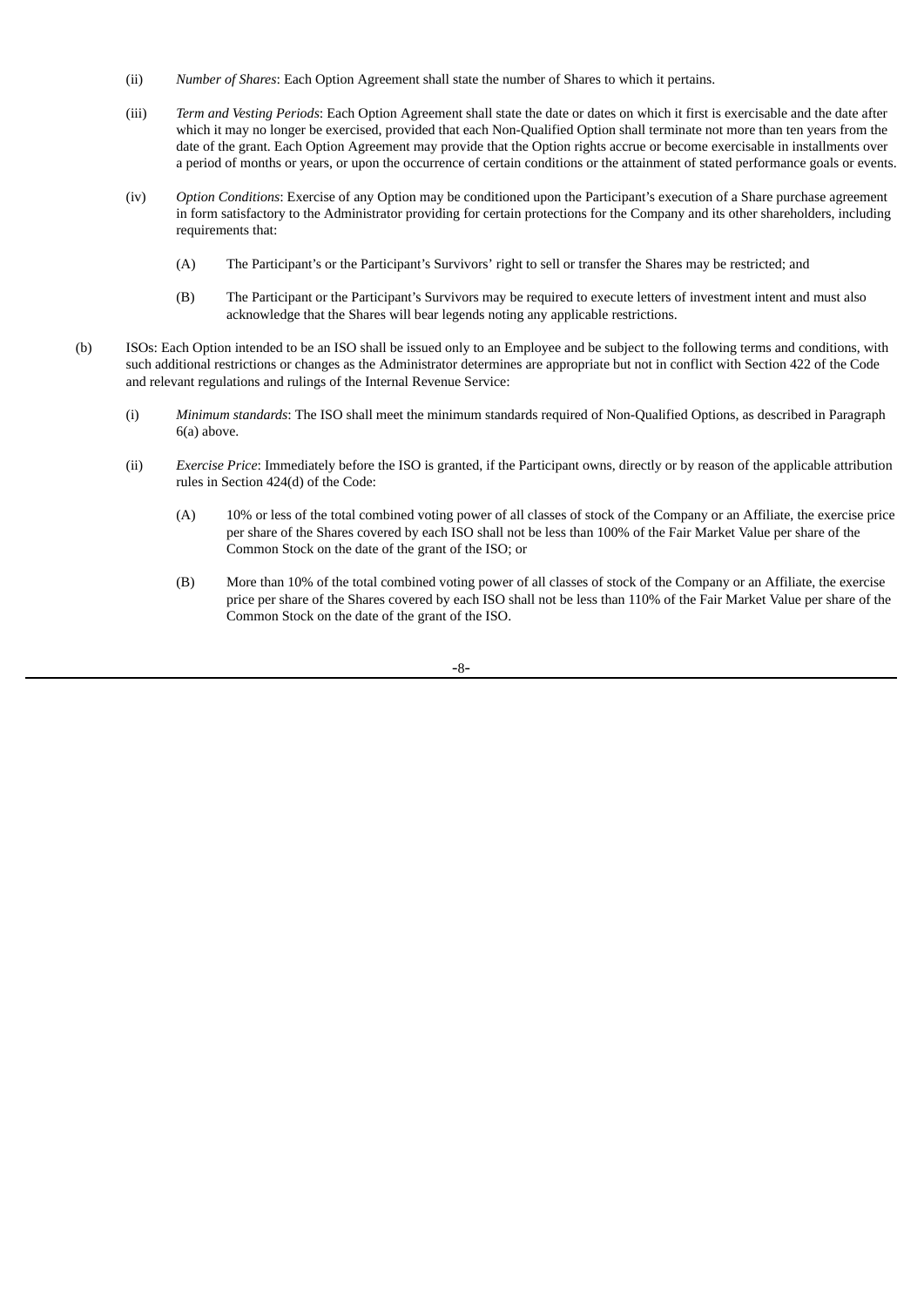- (iii) *Term of Option*: For Participants who own:
	- (A) 10% or less of the total combined voting power of all classes of stock of the Company or an Affiliate, each ISO shall terminate not more than ten years from the date of the grant or at such earlier time as the Option Agreement may provide; or
	- (B) More than 10% of the total combined voting power of all classes of stock of the Company or an Affiliate, each ISO shall terminate not more than five years from the date of the grant or at such earlier time as the Option Agreement may provide.
- (iv) *Limitation on Yearly Exercise*: The Option Agreements shall restrict the amount of ISOs which may become exercisable in any calendar year (under this or any other ISO plan of the Company or an Affiliate) so that the aggregate Fair Market Value (determined at the time each ISO is granted) of the stock with respect to which ISOs are exercisable for the first time by the Participant in any calendar year does not exceed \$100,000.

# 7. *TERMS AND CONDITIONS OF STOCK GRANTS.*

Each Stock Grant to a Participant shall state the principal terms in an Agreement, duly executed by the Company (or provided in electronic form by the Company) and, to the extent required by law or requested by the Company, by the Participant. The Agreement shall be in a form approved by the Administrator and shall contain terms and conditions which the Administrator determines to be appropriate and in the best interest of the Company, subject to the following minimum standards:

- (a) Each Agreement shall state the purchase price (per share), if any, of the Shares covered by each Stock Grant, which purchase price shall be determined by the Administrator but shall not be less than the minimum consideration required by the Massachusetts General Corporation Law on the date of the grant of the Stock Grant;
- (b) Each Agreement shall state the number of Shares to which the Stock Grant pertains;
- (c) Each Agreement shall include the terms of any right of the Company to restrict or reacquire the Shares subject to the Stock Grant, including the time period or attainment of Performance Goals upon which such rights shall accrue and the purchase price therefor, if any; and
- (d) Dividends (other than stock dividends to be issued pursuant to Section 25 of the Plan) may accrue but shall not be paid prior to the time, and only to the extent that, the restrictions or rights to reacquire the Shares subject to the Stock Grant lapse.

-9-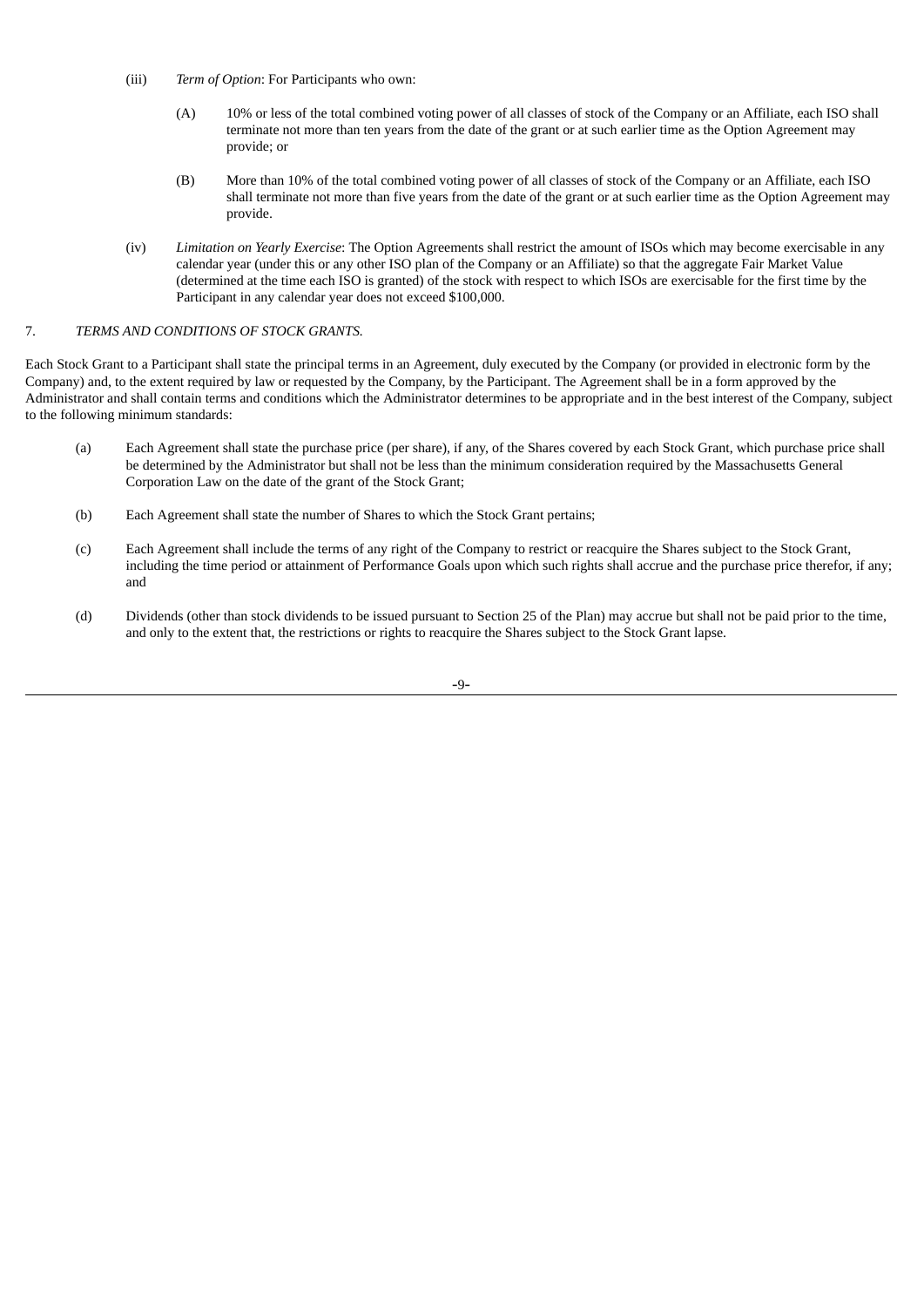#### 8. *TERMS AND CONDITIONS OF OTHER STOCK-BASED AWARDS.*

The Administrator shall have the right to grant other Stock-Based Awards based upon the Common Stock having such terms and conditions as the Administrator may determine, including, without limitation, the grant of Shares based upon certain conditions, the grant of securities convertible into Shares and the grant of stock appreciation rights, phantom stock awards, or stock units, deferred or otherwise. The principal terms of each Stock-Based Award shall be set forth in an Agreement, duly executed by the Company (or provided in electronic form by the Company) and, to the extent required by law or requested by the Company, by the Participant. The Agreement shall be in a form approved by the Administrator and shall contain terms and conditions which the Administrator determines to be appropriate and in the best interest of the Company. Each Agreement shall include the terms of any right of the Company including the right to terminate the Stock-Based Award without the issuance of Shares, the terms of any vesting conditions, Performance Goals or events upon which Shares shall be issued, provided that dividends (other than stock dividends to be issued pursuant to Section 25 of the Plan) or dividend equivalents may accrue but shall not be paid prior to and only to the extent that, the Shares subject to the Stock-Based Award vest. Under no circumstances may the Agreement covering stock appreciation rights (a) have an exercise price (per share) that is less than the Fair Market Value per share of Common Stock on the date of grant or (b) expire more than ten years following the date of grant.

The Company intends that the Plan and any Stock-Based Awards granted hereunder be exempt from the application of Section 409A of the Code or meet the requirements of paragraphs (2), (3) and (4) of subsection (a) of Section 409A of the Code, to the extent applicable, and be operated in accordance with Section 409A so that any compensation deferred under any Stock-Based Award (and applicable investment earnings) shall not be included in income under Section 409A of the Code. Any ambiguities in the Plan shall be construed to effect the intent as described in this Paragraph 8.

# 9. *PERFORMANCE BASED AWARDS.*

The Committee shall determine whether, with respect to a performance period, the applicable Performance Goals have been met with respect to a given Participant and, if they have, to so certify and ascertain the amount of the applicable Performance-Based Award. No Performance-Based Awards will be issued for such performance period until such certification is made by the Committee. The number of Shares issued in respect of a Performance-Based Award determined by the Committee for a performance period shall be paid to the Participant at such time as determined by the Committee in its sole discretion after the end of such performance period and any dividends (other than stock dividends to be issued pursuant to Section 25 of the Plan) or dividend equivalents that accrue shall only be paid in respect of the number of Shares earned in respect of a Performance-Based Award.

-10-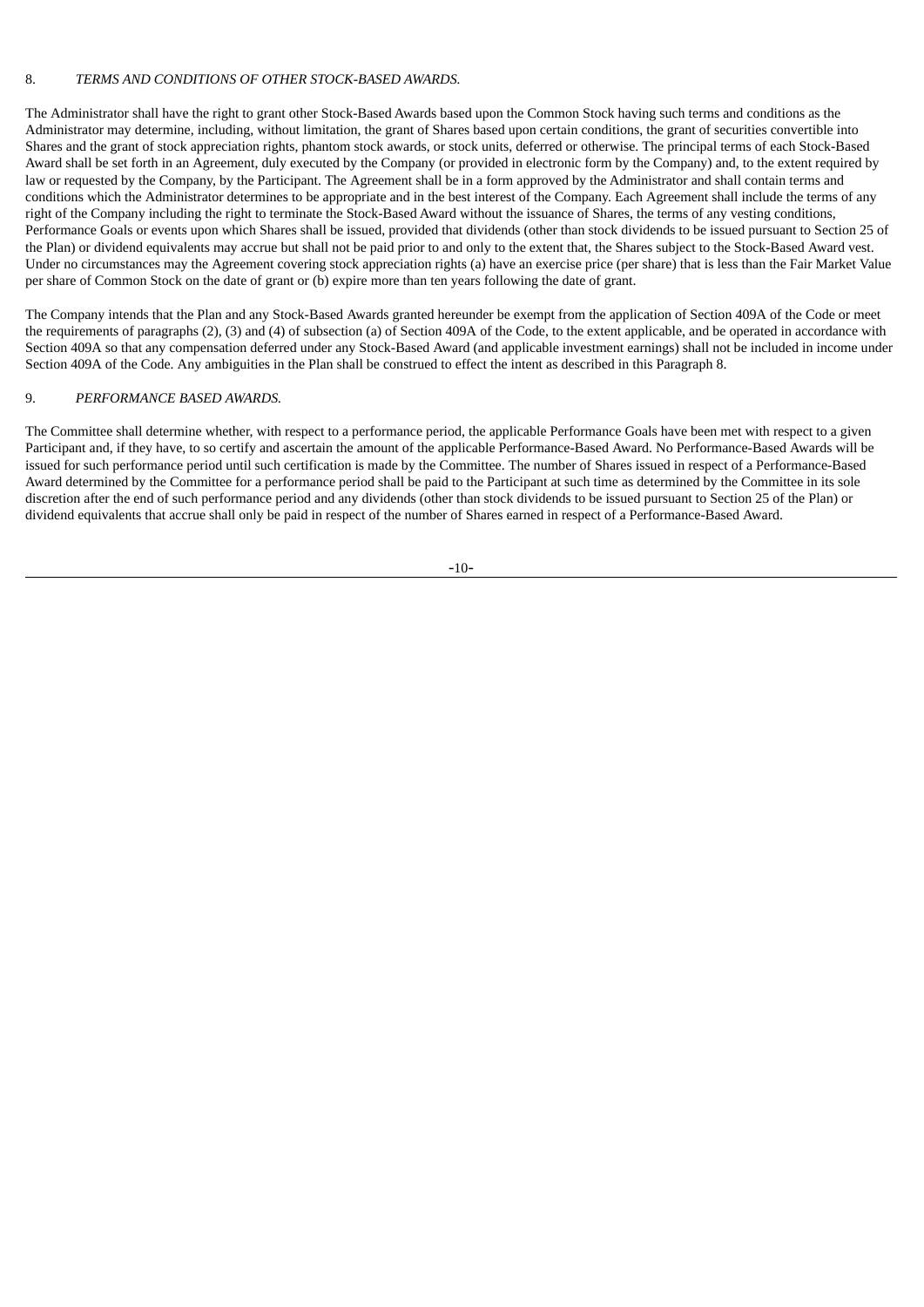# 10. *EXERCISE OF OPTIONS AND ISSUE OF SHARES.*

An Option (or any part or installment thereof) shall be exercised by giving written notice (in a form acceptable to the Administrator which may include electronic notice) to the Company or its designee, together with provision for payment of the aggregate exercise price in accordance with this Paragraph for the Shares as to which the Option is being exercised, and upon compliance with any other condition(s) set forth in the Option Agreement. Such notice shall be signed by the person exercising the Option, shall state the number of Shares with respect to which the Option is being exercised and shall contain any representation required by the Plan or the Option Agreement. Payment of the exercise price for the Shares as to which such Option is being exercised shall be made (a) in United States dollars in cash or by check, or (b) at the discretion of the Administrator, through delivery of shares of Common Stock having a Fair Market Value equal as of the date of the exercise to the cash exercise price of the Option and held for at least six months (if required to avoid negative accounting treatment), or (c) at the discretion of the Administrator, by having the Company retain from the Shares otherwise issuable upon exercise of the Option, a number of shares having a Fair Market Value equal as of the date of exercise to the aggregate exercise price of the number of Shares being exercised, or (d) at the discretion of the Administrator, in accordance with a cashless exercise program established with a securities brokerage firm, and approved by the Administrator, or (e) at the discretion of the Administrator, by any combination of (a), (b), (c) and (d) above or (f) at the discretion of the Administrator, payment of such other lawful consideration as the Administrator may determine. Notwithstanding the foregoing, the Administrator shall accept only such payment on exercise of an ISO as is permitted by Section 422 of the Code.

The Company shall then reasonably promptly deliver the Shares as to which such Option was exercised to the Participant (or to the Participant's Survivors, as the case may be). In determining what constitutes "reasonably promptly," it is expressly understood that the issuance and delivery of the Shares may be delayed by the Company in order to comply with any law or regulation (including, without limitation, state securities or "blue sky" laws) which requires the Company to take any action with respect to the Shares prior to their issuance. The Shares shall, upon delivery, be fully paid, non-assessable Shares.

The Administrator shall have the right to accelerate the date of exercise of any installment of any Option; provided that the Administrator shall not accelerate the exercise date of any installment of any Option granted to an Employee as an ISO (and not previously converted into a Non-Qualified Option pursuant to Paragraph 28) without the prior approval of the Employee, if such acceleration would violate the annual vesting limitation contained in Section 422(d) of the Code, as described in Paragraph 6(b)(iv).

The Administrator may, in its discretion, amend any term or condition of an outstanding Option provided (i) such term or condition as amended is not prohibited by the Plan, (ii) any such amendment shall be made only with the consent of the Participant to whom the Option was granted, or in the event of the death of the Participant, the Participant's Survivors, if the amendment is adverse to the Participant, and (iii) any such amendment of any Option shall be made only after the Administrator determines whether such amendment would constitute a "modification" of any Option which is an ISO (as that term is defined in Section 424(h) of the Code) or would cause any adverse tax consequences for the holder of such Option including, but not limited to, pursuant to Section 409A of the Code.

-11-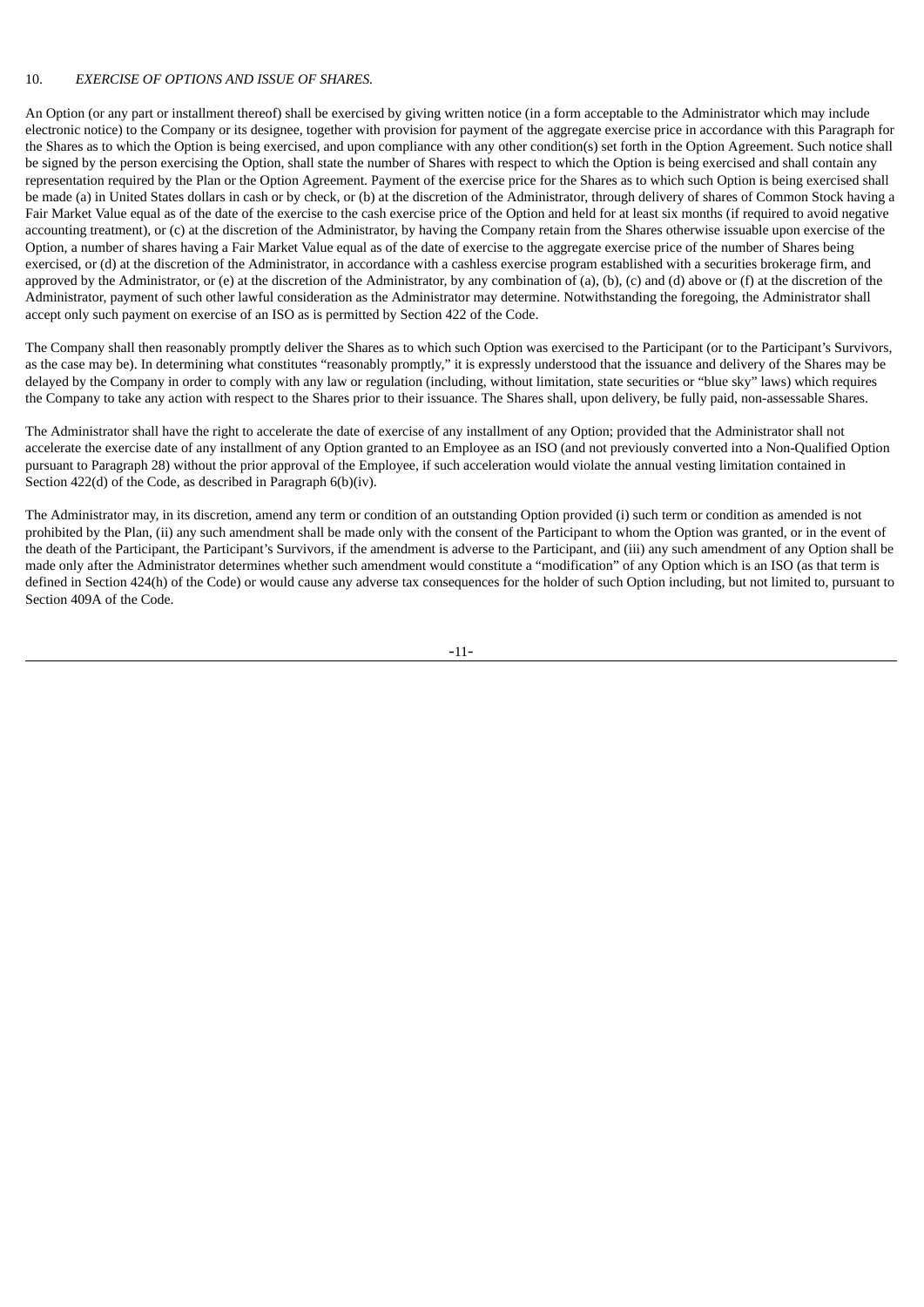#### 11. *ACCEPTANCE OF STOCK GRANTS AND STOCK-BASED AWARDS AND ISSUE OF SHARES.*

A Stock Grant or Stock-Based Award (or any part or installment thereof) shall be accepted by executing the applicable Agreement and delivering it to the Company or its designee, together with provision for payment of the full purchase price, if any, in accordance with this Paragraph for the Shares as to which such Stock Grant or Stock-Based Award is being accepted, and upon compliance with any other conditions set forth in the applicable Agreement. Payment of the purchase price for the Shares as to which such Stock Grant or Stock-Based Award is being accepted shall be made (a) in United States dollars in cash or by check, or (b) at the discretion of the Administrator, through delivery of shares of Common Stock held for at least six months (if required to avoid negative accounting treatment) and having a Fair Market Value equal as of the date of acceptance of the Stock Grant or Stock Based-Award to the purchase price of the Stock Grant or Stock-Based Award, or (c) at the discretion of the Administrator, by any combination of (a) and (b) above; or (d) at the discretion of the Administrator, payment of such other lawful consideration as the Administrator may determine.

The Company shall then, if required by the applicable Agreement, reasonably promptly deliver the Shares as to which such Stock Grant or Stock-Based Award was accepted to the Participant (or to the Participant's Survivors, as the case may be), subject to any escrow provision set forth in the applicable Agreement. In determining what constitutes "reasonably promptly," it is expressly understood that the issuance and delivery of the Shares may be delayed by the Company in order to comply with any law or regulation (including, without limitation, state securities or "blue sky" laws) which requires the Company to take any action with respect to the Shares prior to their issuance.

#### 12. *RIGHTS AS A SHAREHOLDER.*

No Participant to whom a Stock Right has been granted shall have rights as a shareholder with respect to any Shares covered by such Stock Right, except after due exercise of the Option or issuance of Shares as set forth in any Agreement, and tender of the aggregate exercise or full purchase price, if any, for the Shares being purchased pursuant to such exercise or acceptance and registration of the Shares in the Company's share register in the name of the Participant.

# 13. *ASSIGNABILITY AND TRANSFERABILITY OF STOCK RIGHTS.*

By its terms, a Stock Right granted to a Participant shall not be transferable by the Participant other than (i) by will or by the laws of descent and distribution, or (ii) as approved by the Administrator in its discretion and set forth in the applicable Agreement; provided that no Stock Right may be transferred by a Participant for value. Notwithstanding the foregoing, an ISO transferred except in compliance with clause (i) above shall no longer qualify as an ISO. The designation of a beneficiary of a Stock Right by a Participant, with the prior approval of the Administrator and in such form as the Administrator shall prescribe, shall not be deemed a transfer prohibited by this Paragraph. Except as provided above, a Stock Right shall only be exercisable or may only be accepted, during the Participant's lifetime, by such Participant (or by his or her legal representative) and shall not be assigned, pledged or hypothecated in any way (whether by operation of law or otherwise) and shall not be subject to execution, attachment or similar process. Any attempted transfer, assignment, pledge, hypothecation or other disposition of any Stock Right or of any rights granted thereunder contrary to the provisions of this Plan, or the levy of any attachment or similar process upon a Stock Right, shall be null and void.

-12-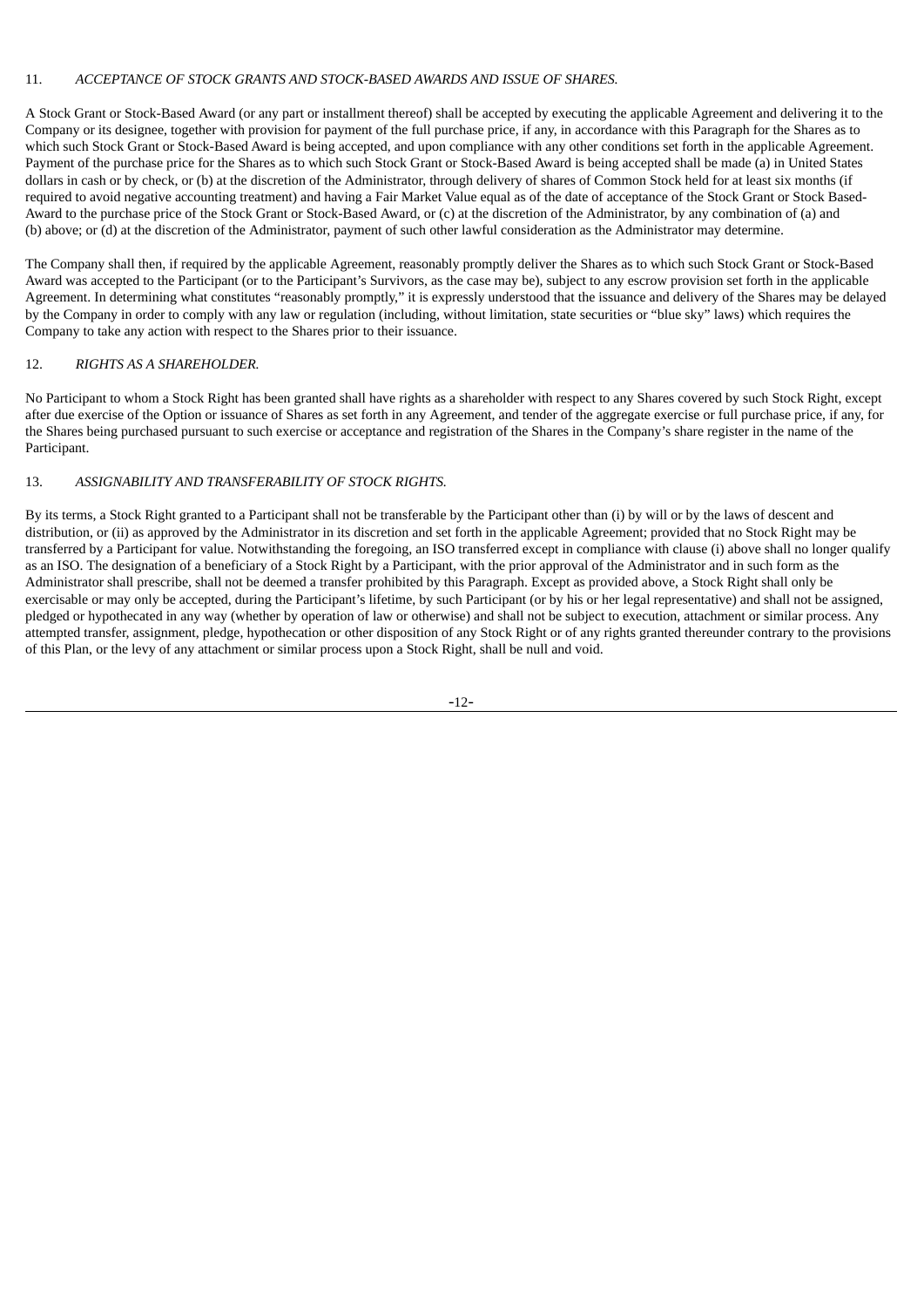#### 14. *EFFECT ON OPTIONS OF TERMINATION OF SERVICE OTHER THAN FOR CAUSE OR DEATH OR DISABILITY.*

Except as otherwise provided in a Participant's Option Agreement, in the event of a termination of service (whether as an Employee, director or Consultant) with the Company or an Affiliate before the Participant has exercised an Option, the following rules apply:

- (a) A Participant who ceases to be an Employee, director or Consultant of the Company or of an Affiliate (for any reason other than termination for Cause, Disability, or death for which events there are special rules in Paragraphs 15, 16, and 17, respectively), may exercise any Option granted to him or her to the extent that the Option is exercisable on the date of such termination of service, but only within such term as the Administrator has designated in a Participant's Option Agreement.
- (b) Except as provided in Subparagraph (c) below, or Paragraph 16 or 17, in no event may an Option intended to be an ISO, be exercised later than three months after the Participant's termination of employment.
- (c) The provisions of this Paragraph, and not the provisions of Paragraph 16 or 17, shall apply to a Participant who subsequently becomes Disabled or dies after the termination of employment, director status or consultancy; provided, however, in the case of a Participant's Disability or death within three months after the termination of employment, director status or consultancy, the Participant or the Participant's Survivors may exercise the Option within one year after the date of the Participant's termination of service, but in no event after the date of expiration of the term of the Option.
- (d) Notwithstanding anything herein to the contrary, if subsequent to a Participant's termination of employment, termination of director status or termination of consultancy, but prior to the exercise of an Option, the Administrator determines that, either prior or subsequent to the Participant's termination, the Participant engaged in conduct which would constitute Cause, then such Participant shall forthwith cease to have any right to exercise any Option.
- (e) A Participant to whom an Option has been granted under the Plan who is absent from the Company or an Affiliate because of temporary disability (any disability other than a Disability as defined in Paragraph 1 hereof), or who is on leave of absence for any purpose, shall not, during the period of any such absence, be deemed, by virtue of such absence alone, to have terminated such Participant's employment, director status or consultancy with the Company or with an Affiliate, except as the Administrator may otherwise expressly provide; provided, however, that, for ISOs, any leave of absence granted by the Administrator of greater than ninety days, unless pursuant to a contract or statute that guarantees the right to reemployment, shall cause such ISO to become a Non-Qualified Option on the 181st day following such leave of absence.
- (f) Except as required by law or as set forth in a Participant's Option Agreement, Options granted under the Plan shall not be affected by any change of a Participant's status within or among the Company and any Affiliates, so long as the Participant continues to be an Employee, director or Consultant of the Company or any Affiliate.

-13-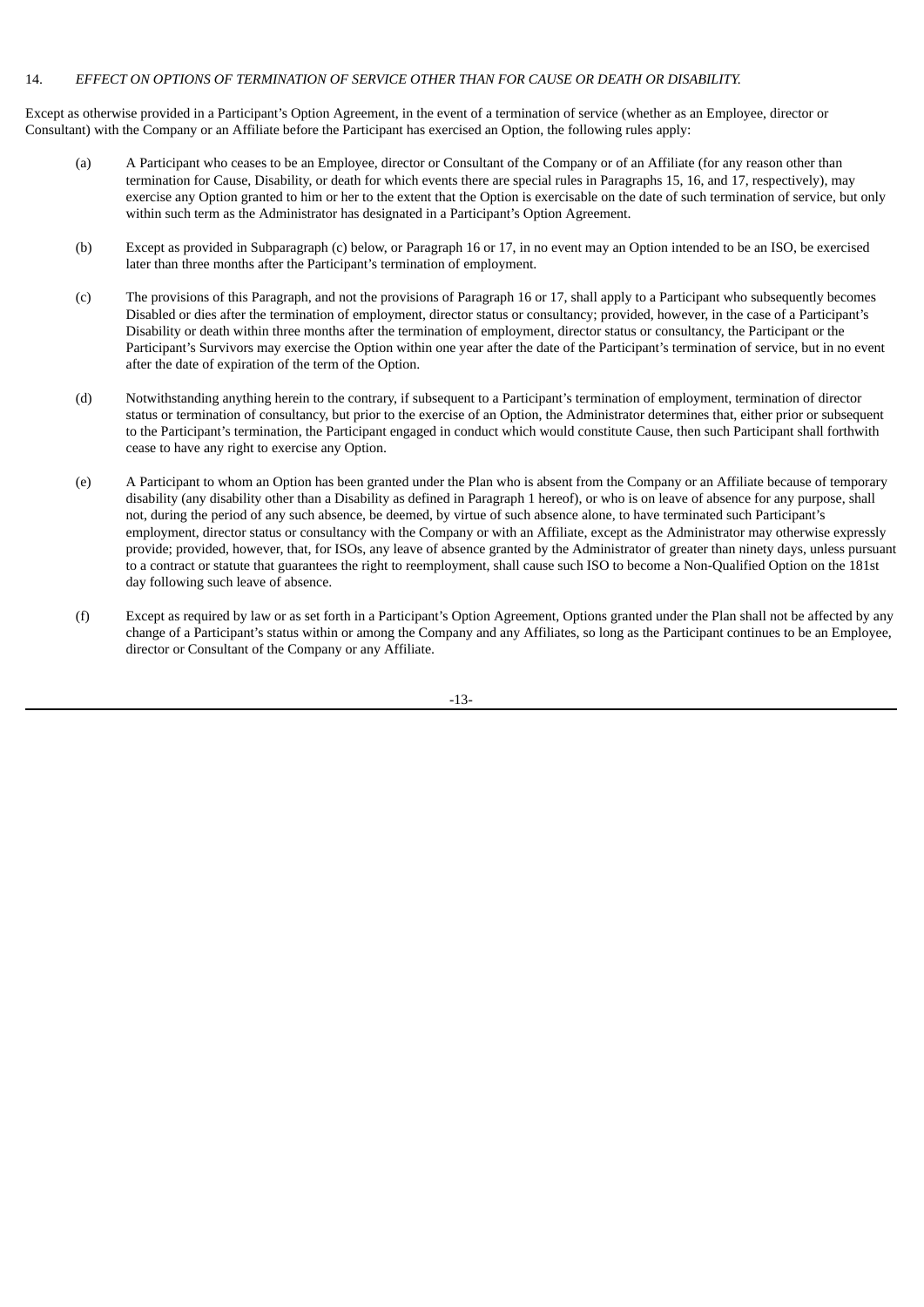#### 15. *EFFECT ON OPTIONS OF TERMINATION OF SERVICE FOR CAUSE.*

Except as otherwise provided in a Participant's Option Agreement, the following rules apply if the Participant's service (whether as an Employee, director or Consultant) with the Company or an Affiliate is terminated for Cause prior to the time that all his or her outstanding Options have been exercised:

- (a) All outstanding and unexercised Options as of the time the Participant is notified his or her service is terminated for Cause will immediately be forfeited.
- (b) Cause is not limited to events which have occurred prior to a Participant's termination of service, nor is it necessary that the Administrator's finding of Cause occur prior to termination. If the Administrator determines, subsequent to a Participant's termination of service but prior to the exercise of an Option, that either prior or subsequent to the Participant's termination the Participant engaged in conduct which would constitute Cause, then the right to exercise any Option is forfeited.

#### 16. *EFFECT ON OPTIONS OF TERMINATION OF SERVICE FOR DISABILITY.*

Except as otherwise provided in a Participant's Option Agreement:

- (a) A Participant who ceases to be an Employee, director or Consultant of the Company or of an Affiliate by reason of Disability may exercise any Option granted to such Participant:
	- (i) To the extent that the Option has become exercisable but has not been exercised on the date of Disability; and
	- (ii) In the event rights to exercise the Option accrue periodically, to the extent of a pro rata portion through the date of Disability of any additional vesting rights that would have accrued on the next vesting date had the Participant not become Disabled. The proration shall be based upon the number of days accrued in the current vesting period prior to the date of Disability.

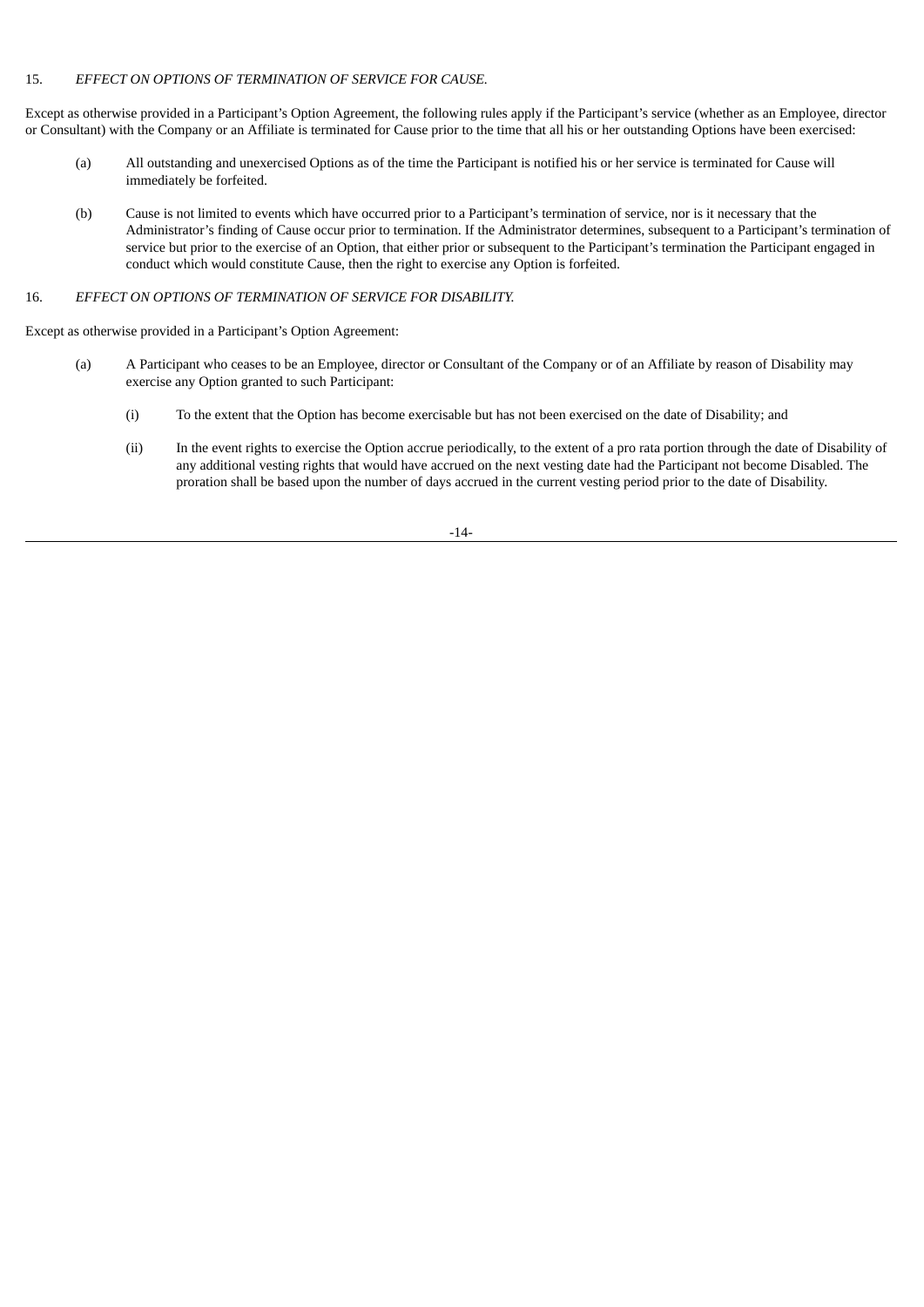- (b) A Disabled Participant may exercise such rights only within the period ending one year after the date of the Participant's Disability, notwithstanding that the Participant might have been able to exercise the Option as to some or all of the Shares on a later date if the Participant had not become Disabled and had continued to be an Employee, director or Consultant or, if earlier, within the originally prescribed term of the Option.
- (c) The Administrator shall make the determination both of whether Disability has occurred and the date of its occurrence (unless a procedure for such determination is set forth in another agreement between the Company and such Participant, in which case such procedure shall be used for such determination). If requested, the Participant shall be examined by a physician selected or approved by the Administrator, the cost of which examination shall be paid for by the Company.

# 17. *EFFECT ON OPTIONS OF DEATH WHILE AN EMPLOYEE, DIRECTOR OR CONSULTANT.*

Except as otherwise provided in a Participant's Option Agreement:

- (a) In the event of the death of a Participant while the Participant is an Employee, director or Consultant of the Company or of an Affiliate, such Option may be exercised by the Participant's Survivors:
	- (i) To the extent that the Option has become exercisable but has not been exercised on the date of death; and
	- (ii) In the event rights to exercise the Option accrue periodically, to the extent of a pro rata portion through the date of death of any additional vesting rights that would have accrued on the next vesting date had the Participant not died. The proration shall be based upon the number of days accrued in the current vesting period prior to the Participant's date of death.
- (b) If the Participant's Survivors wish to exercise the Option, they must take all necessary steps to exercise the Option within one year after the date of death of such Participant, notwithstanding that the decedent might have been able to exercise the Option as to some or all of the Shares on a later date if he or she had not died and had continued to be an Employee, director or Consultant or, if earlier, within the originally prescribed term of the Option.

#### 18. *EFFECT OF TERMINATION OF SERVICE ON STOCK GRANTS AND STOCK-BASED AWARDS.*

In the event of a termination of service (whether as an Employee, director or Consultant) with the Company or an Affiliate for any reason before the Participant has accepted a Stock Grant or a Stock-Based Award and paid the purchase price, if required, such offer shall terminate.

For purposes of this Paragraph 18 and Paragraph 19 below, a Participant to whom a Stock Grant or a Stock-Based Award has been issued under the Plan who is absent from work with the Company or with an Affiliate because of temporary disability (any disability other than a Disability as defined in Paragraph 1 hereof), or who is on leave of absence for any purpose, shall not, during the period of any such absence, be deemed, by virtue of such absence alone, to have terminated such Participant's employment, director status or consultancy with the Company or with an Affiliate, except as the Administrator may otherwise expressly provide.

-15-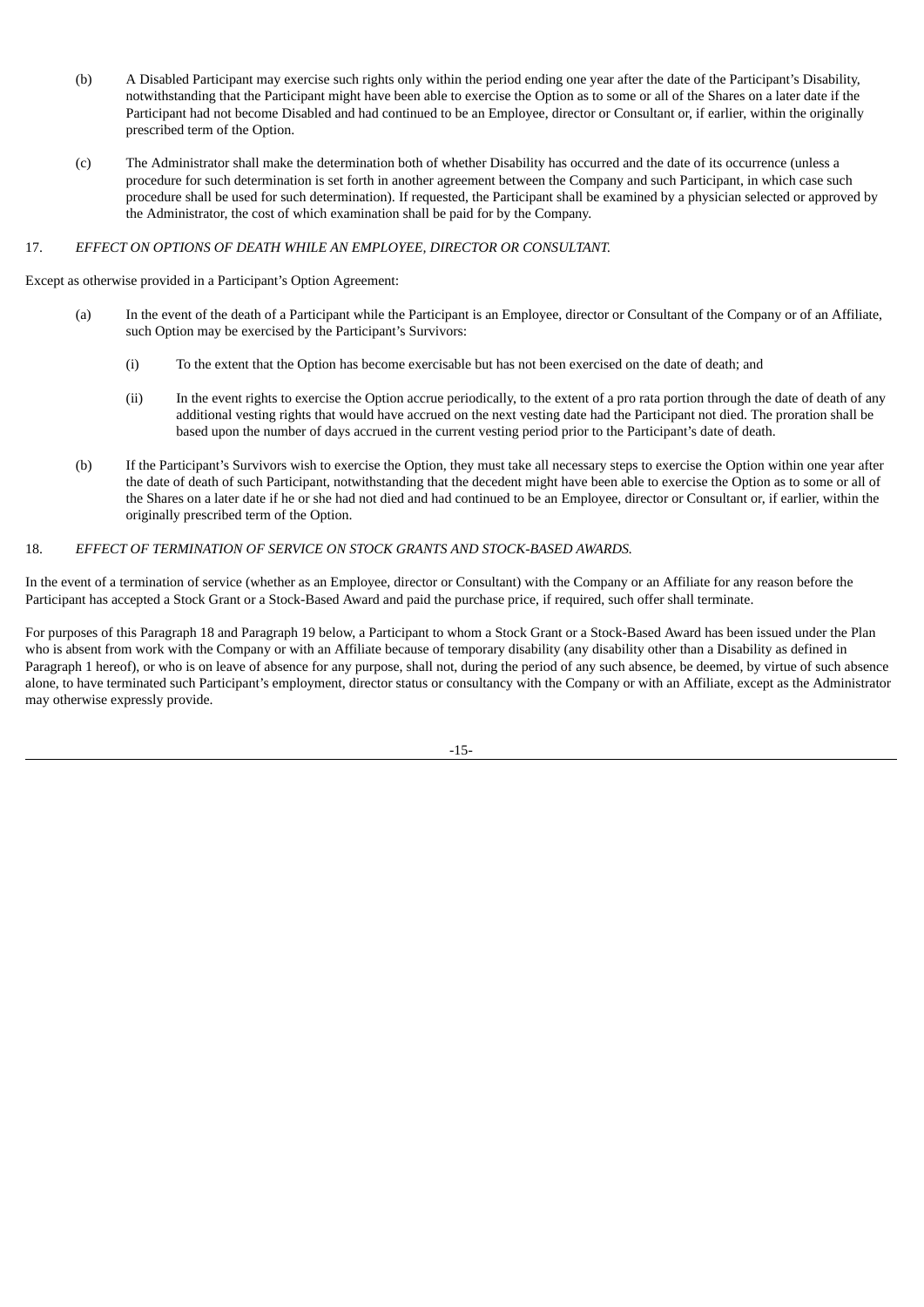In addition, for purposes of this Paragraph 18 and Paragraph 19 below, any change of employment or other service within or among the Company and any Affiliates shall not be treated as a termination of employment, director status or consultancy so long as the Participant continues to be an Employee, director or Consultant of the Company or any Affiliate.

#### 19. EFFECT ON STOCK GRANTS AND STOCK-BASED AWARDS OF TERMINATION OF SERVICE OTHER THAN FOR CAUSE OR DEATH OR *DISABILITY.*

Except as otherwise provided in a Participant's Agreement, in the event of a termination of service (whether as an Employee, director or Consultant), other than termination for Cause, Disability, or death for which events there are special rules in Paragraphs 20, 21, and 22, respectively, before all forfeiture provisions or Company rights of repurchase shall have lapsed, then the Company shall have the right to cancel or repurchase that number of Shares subject to a Stock Grant or Stock-Based Award as to which the Company's forfeiture or repurchase rights have not lapsed.

# 20. *EFFECT ON STOCK GRANTS AND STOCK-BASED AWARDS OF TERMINATION OF SERVICE FOR CAUSE.*

Except as otherwise provided in a Participant's Agreement, the following rules apply if the Participant's service (whether as an Employee, director or Consultant) with the Company or an Affiliate is terminated for Cause:

- (a) All Shares subject to any Stock Grant or a Stock-Based Award that remain subject to forfeiture provisions or as to which the Company shall have a repurchase right shall be immediately forfeited to the Company as of the time the Participant is notified his or her service is terminated for Cause.
- (b) Cause is not limited to events which have occurred prior to a Participant's termination of service, nor is it necessary that the Administrator's finding of Cause occur prior to termination. If the Administrator determines, subsequent to a Participant's termination of service, that either prior or subsequent to the Participant's termination the Participant engaged in conduct which would constitute Cause, then all shares subject to any Stock Grant or Stock-Based Award that remained subject to forfeiture provisions or as to which the Company had a repurchase right on the date of termination shall be immediately forfeited to the Company.

# 21. *EFFECT ON STOCK GRANTS AND STOCK-BASED AWARDS OF TERMINATION OF SERVICE FOR DISABILITY.*

Except as otherwise provided in a Participant's Agreement, the following rules apply if a Participant ceases to be an Employee, director or Consultant of the Company or of an Affiliate by reason of Disability: to the extent the forfeiture provisions or the Company's rights of repurchase have not lapsed on the date of Disability, they shall be exercisable; provided, however, that in the event such forfeiture provisions or rights of repurchase lapse periodically, such provisions or rights shall lapse to the extent of a pro rata portion of the Shares subject to such Stock Grant or Stock-Based Award through the date of Disability as would have lapsed had the Participant not become Disabled. The proration shall be based upon the number of days accrued prior to the date of Disability.

-16-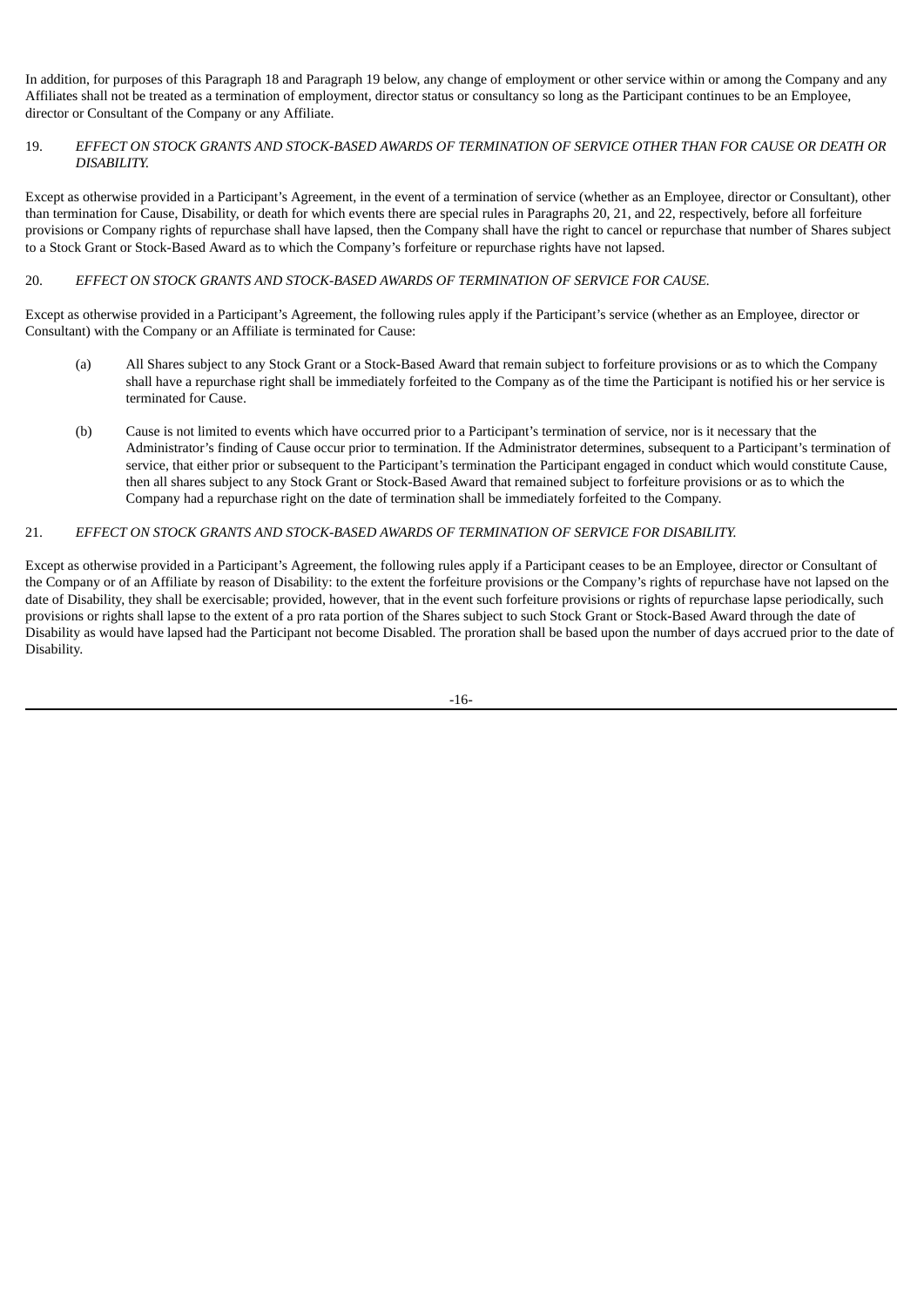The Administrator shall make the determination both of whether Disability has occurred and the date of its occurrence (unless a procedure for such determination is set forth in another agreement between the Company and such Participant, in which case such procedure shall be used for such determination). If requested, the Participant shall be examined by a physician selected or approved by the Administrator, the cost of which examination shall be paid for by the Company.

# 22. *EFFECT ON STOCK GRANTS AND STOCK-BASED AWARDS OF DEATH WHILE AN EMPLOYEE, DIRECTOR OR CONSULTANT.*

Except as otherwise provided in a Participant's Agreement, the following rules apply in the event of the death of a Participant while the Participant is an Employee, director or Consultant of the Company or of an Affiliate: to the extent the forfeiture provisions or the Company's rights of repurchase have not lapsed on the date of death, they shall be exercisable; provided, however, that in the event such forfeiture provisions or rights of repurchase lapse periodically, such provisions or rights shall lapse to the extent of a pro rata portion of the Shares subject to such Stock Grant or Stock-Based Award through the date of death as would have lapsed had the Participant not died. The proration shall be based upon the number of days accrued prior to the Participant's death.

# 23. *PURCHASE FOR INVESTMENT.*

Unless the offering and sale of the Shares to be issued upon the particular exercise or acceptance of a Stock Right shall have been effectively registered under the Securities Act of 1933, as now in force or hereafter amended (the "1933 Act"), the Company shall be under no obligation to issue the Shares covered by such exercise unless and until the following conditions have been fulfilled:

(a) The person(s) who exercise(s) or accept(s) such Stock Right shall warrant to the Company, prior to the receipt of such Shares, that such person(s) are acquiring such Shares for their own respective accounts, for investment, and not with a view to, or for sale in connection with, the distribution of any such Shares, in which event the person(s) acquiring such Shares shall be bound by the provisions of the following legend which shall be endorsed upon the certificate(s) evidencing their Shares issued pursuant to such exercise or such grant:

"The shares represented by this certificate have been taken for investment and they may not be sold or otherwise transferred by any person, including a pledgee, unless (1) either (a) a Registration Statement with respect to such shares shall be effective under the Securities Act of 1933, as amended, or the Company shall have received an opinion of counsel satisfactory to it that an exemption from registration under such Act is then available, and (2) there shall have been compliance with all applicable state securities laws."

-17-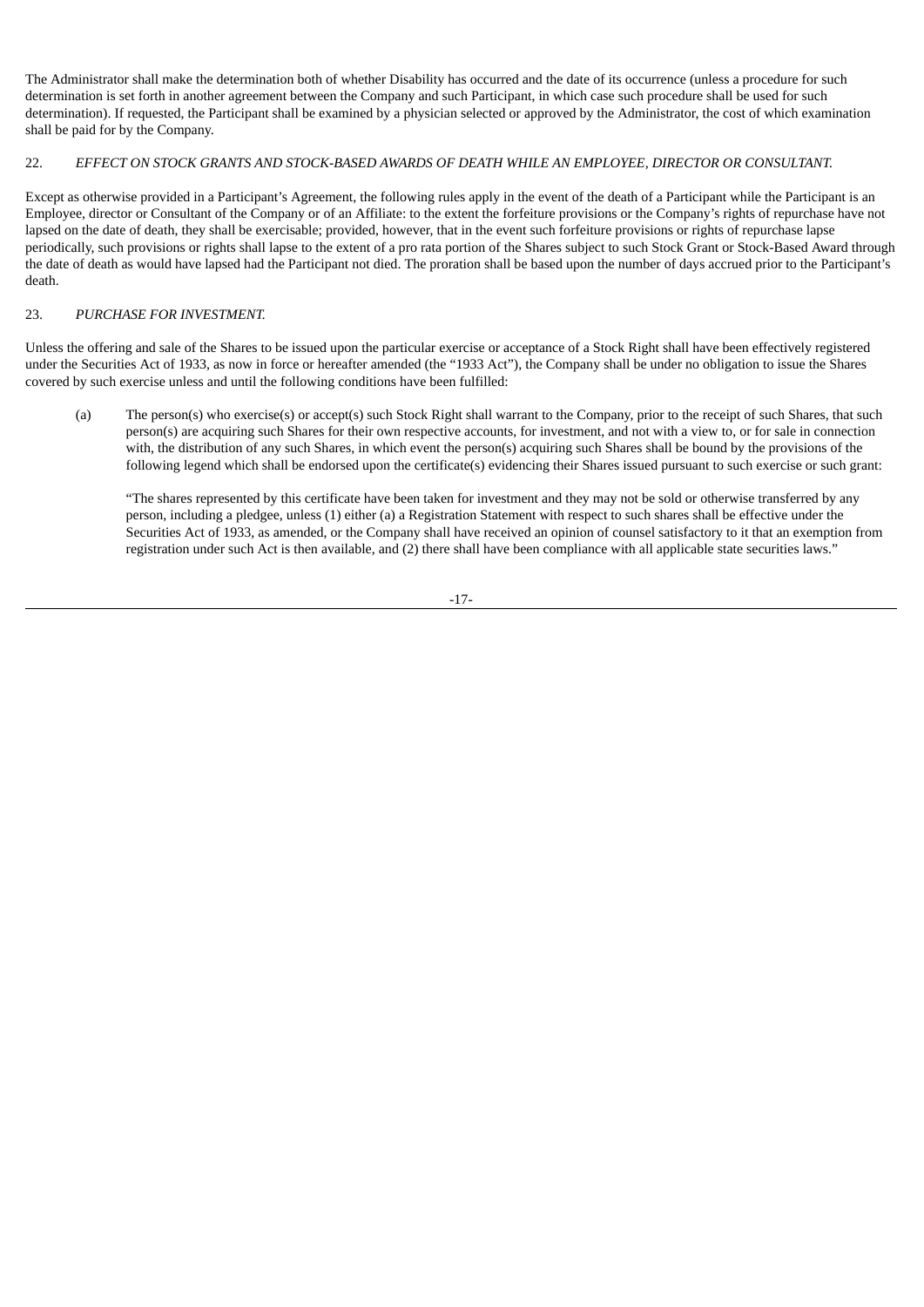(b) At the discretion of the Administrator, the Company shall have received an opinion of its counsel that the Shares may be issued upon such particular exercise or acceptance in compliance with the 1933 Act without registration thereunder.

#### 24. *DISSOLUTION OR LIQUIDATION OF THE COMPANY.*

Upon the dissolution or liquidation of the Company, all Options granted under this Plan which as of such date shall not have been exercised and all Stock Grants and Stock-Based Awards which have not been accepted, to the extent required under the applicable Agreement, will terminate and become null and void; provided, however, that if the rights of a Participant or a Participant's Survivors have not otherwise terminated and expired, the Participant or the Participant's Survivors will have the right immediately prior to such dissolution or liquidation to exercise or accept any Stock Right to the extent that the Stock Right is exercisable or subject to acceptance as of the date immediately prior to such dissolution or liquidation. Upon the dissolution or liquidation of the Company, any outstanding Stock-Based Awards shall immediately terminate unless otherwise determined by the Administrator or specifically provided in the applicable Agreement.

# 25. *ADJUSTMENTS.*

Upon the occurrence of any of the following events, a Participant's rights with respect to any Stock Right granted to him or her hereunder shall be adjusted as hereinafter provided, unless otherwise specifically provided in a Participant's Agreement:

(a) *Stock Dividends and Stock Splits*. If (i) the shares of Common Stock shall be subdivided or combined into a greater or smaller number of shares or if the Company shall issue any shares of Common Stock as a stock dividend on its outstanding Common Stock, or (ii) additional shares or new or different shares or other securities of the Company or other non-cash assets are distributed with respect to such shares of Common Stock, each Stock Right and the number of shares of Common Stock deliverable thereunder shall be appropriately increased or decreased proportionately, and appropriate adjustments shall be made, including in the exercise or purchase price per share and Performance Goals applicable to outstanding Performance-Based Awards, to reflect such events. The number of Shares subject to the limitations in Paragraph 3(a) and 4(c) shall also be proportionately adjusted upon the occurrence of such events.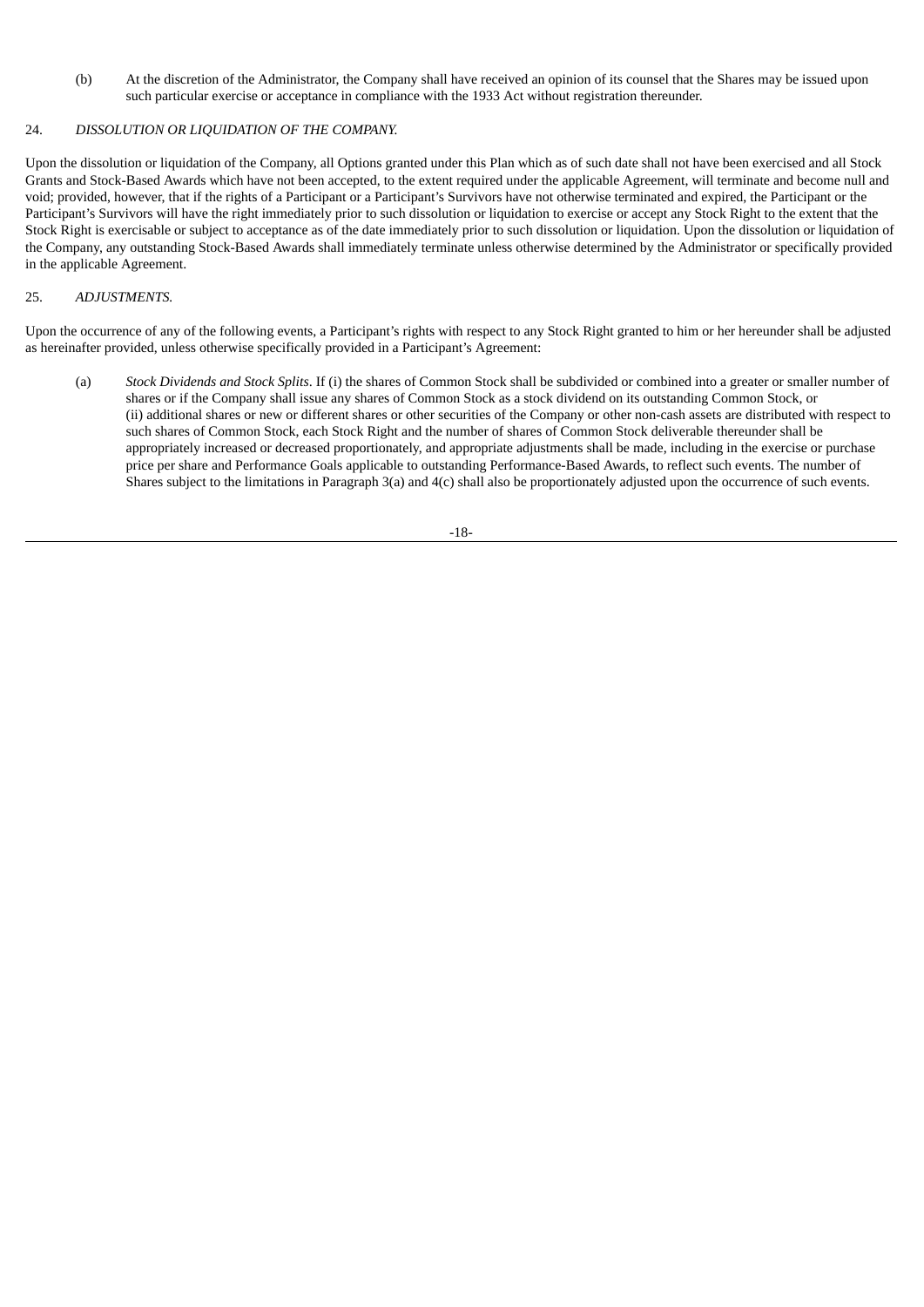(b) *Corporate Transactions*. If the Company is to be consolidated with or acquired by another entity in a merger, consolidation, or sale of all or substantially all of the Company's assets or the acquisition of all of the outstanding voting stock of the Company in a single transaction or a series of related transactions by a single entity other than a transaction to merely change the state of incorporation (a "Corporate Transaction"), the Administrator or the board of directors of any entity assuming the obligations of the Company hereunder (the "Successor Board"), shall, as to outstanding Options, either (i) make appropriate provision for the continuation of such Options by substituting on an equitable basis for the Shares then subject to such Options either the consideration payable with respect to the outstanding shares of Common Stock in connection with the Corporate Transaction or securities of any successor or acquiring entity; or (ii) upon written notice to the Participants, provide that such Options must be exercised (either (A) to the extent then exercisable, or (B) at the discretion of the Administrator, any such Options being made partially or fully exercisable for purposes of this Subparagraph), within a specified number of days of the date of such notice, at the end of which period the Options shall terminate; or (iii) terminate such Options in exchange for payment of an amount equal to the consideration payable upon consummation of such Corporate Transaction to a holder of the number of shares of Common Stock into which such Option would have been exercisable (either (A) to the extent then exercisable, or (B) at the discretion of the Administrator, any such Options being made partially or fully exercisable for purposes of this Subparagraph) less the aggregate exercise price thereof. For purposes of determining the payments to be made pursuant to Subclause (iii) above, in the case of a Corporate Transaction the consideration for which, in whole or in part, is other than cash, the consideration other than cash shall be valued at the fair value thereof as determined in good faith by the Board of Directors.

With respect to outstanding Stock Grants, the Administrator or the Successor Board, shall either (i) make appropriate provisions for the continuation of such Stock Grants on the same terms and conditions by substituting on an equitable basis for the Shares then subject to such Stock Grants either the consideration payable with respect to the outstanding shares of Common Stock in connection with the Corporate Transaction or securities of any successor or acquiring entity; or (ii) terminate all Stock Grants in exchange for payment of an amount equal to the consideration payable upon consummation of such Corporate Transaction to the holder of the number of shares of Common Stock comprising such Stock Grant (to the extent such Stock Grant is no longer subject to any forfeiture or repurchase rights then in effect or, at the discretion of the Administrator, all forfeiture and repurchase rights being waived upon such Corporate Transaction).

In taking any of the actions permitted under this Paragraph 25(b), the Administrator shall not be obligated by the Plan to treat all Stock Rights, all Stock Rights held by a Participant, or all Stock Rights of the same type, identically.

(c) *Recapitalization or Reorganization*. In the event of a recapitalization or reorganization of the Company other than a Corporate Transaction pursuant to which securities of the Company or of another corporation are issued with respect to the outstanding shares of Common Stock, a Participant upon exercising an Option or accepting a Stock Grant after the recapitalization or reorganization shall be entitled to receive for the price paid upon such exercise or acceptance, if any, the number of replacement securities which would have been received if such Option had been exercised or Stock Grant accepted prior to such recapitalization or reorganization.

-19-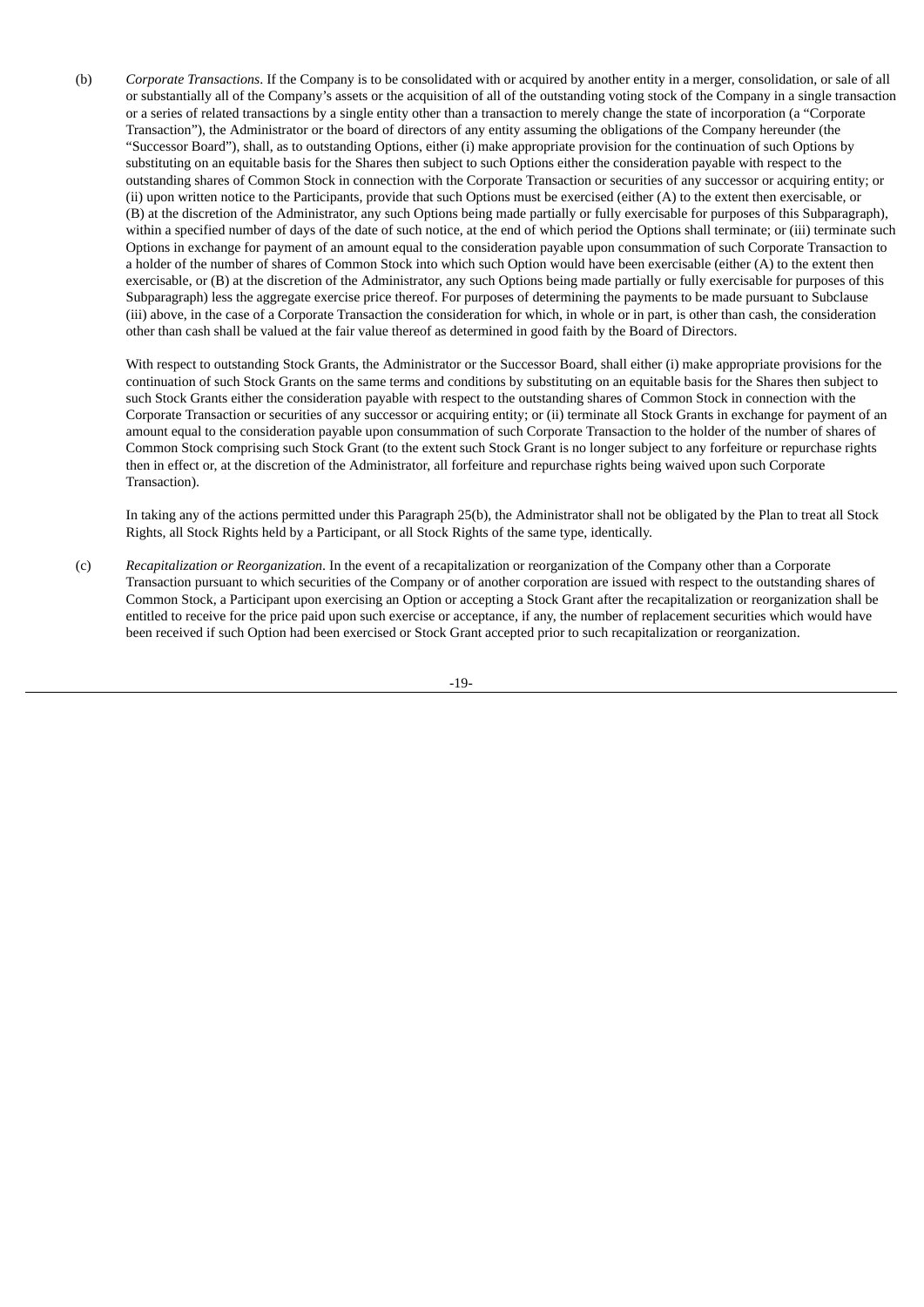- (d) *Adjustments to Stock-Based Awards*. Upon the happening of any of the events described in Subparagraphs a, b or c above, any outstanding Stock- Based Award shall be appropriately adjusted to reflect the events described in such Subparagraphs. The Administrator or the Successor Board shall determine the specific adjustments to be made under this Paragraph 25, including, but not limited to the effect if any, of a Change of Control and, subject to Paragraph 4, its determination shall be conclusive.
- (e) *Modification of Options*. Notwithstanding the foregoing, any adjustments made pursuant to Subparagraph a, b or c above with respect to Options shall be made only after the Administrator determines whether such adjustments would constitute a "modification" of any ISOs (as that term is defined in Section 424(h) of the Code) or would cause any adverse tax consequences for the holders of such Options. If the Administrator determines that such adjustments made with respect to Options would constitute a modification or other adverse tax consequence, it may refrain from making such adjustments, unless the holder of an Option specifically agrees in writing that such adjustment be made and such writing indicates that the holder has full knowledge of the consequences of such "modification" on his or her income tax treatment with respect to the Option. This paragraph shall not apply to the acceleration of the vesting of any ISO that would cause any portion of the ISO to violate the annual vesting limitation contained in Section 422(d) of the Code, as described in Paragraph 6(b)(iv).

# 26. *ISSUANCES OF SECURITIES.*

Except as expressly provided herein, no issuance by the Company of shares of stock of any class, or securities convertible into shares of stock of any class, shall affect, and no adjustment by reason thereof shall be made with respect to, the number or price of shares subject to Stock Rights. Except as expressly provided herein, no adjustments shall be made for dividends paid in cash or in property (including without limitation, securities) of the Company prior to any issuance of Shares pursuant to a Stock Right.

# 27. *FRACTIONAL SHARES.*

No fractional shares shall be issued under the Plan and the person exercising a Stock Right shall receive from the Company cash in lieu of such fractional shares equal to the Fair Market Value thereof.

#### 28. *CONVERSION OF ISOs INTO NON-QUALIFIED OPTIONS; TERMINATION OF ISOs.*

The Administrator, at the written request of any Participant, may in its discretion take such actions as may be necessary to convert such Participant's ISOs (or any portions thereof) that have not been exercised on the date of conversion into Non-Qualified Options at any time prior to the expiration of such ISOs, regardless of whether the Participant is an Employee of the Company or an Affiliate at the time of such conversion. At the time of such conversion, the Administrator (with the consent of the Participant) may impose such conditions on the exercise of the resulting Non-Qualified Options as the Administrator in its discretion may determine, provided that such conditions shall not be inconsistent with this Plan. Nothing in the Plan shall be deemed to give any Participant the right to have such Participant's ISOs converted into Non-Qualified Options, and no such conversion shall occur until and unless the Administrator takes appropriate action. The Administrator, with the consent of the Participant, may also terminate any portion of any ISO that has not been exercised at the time of such conversion.

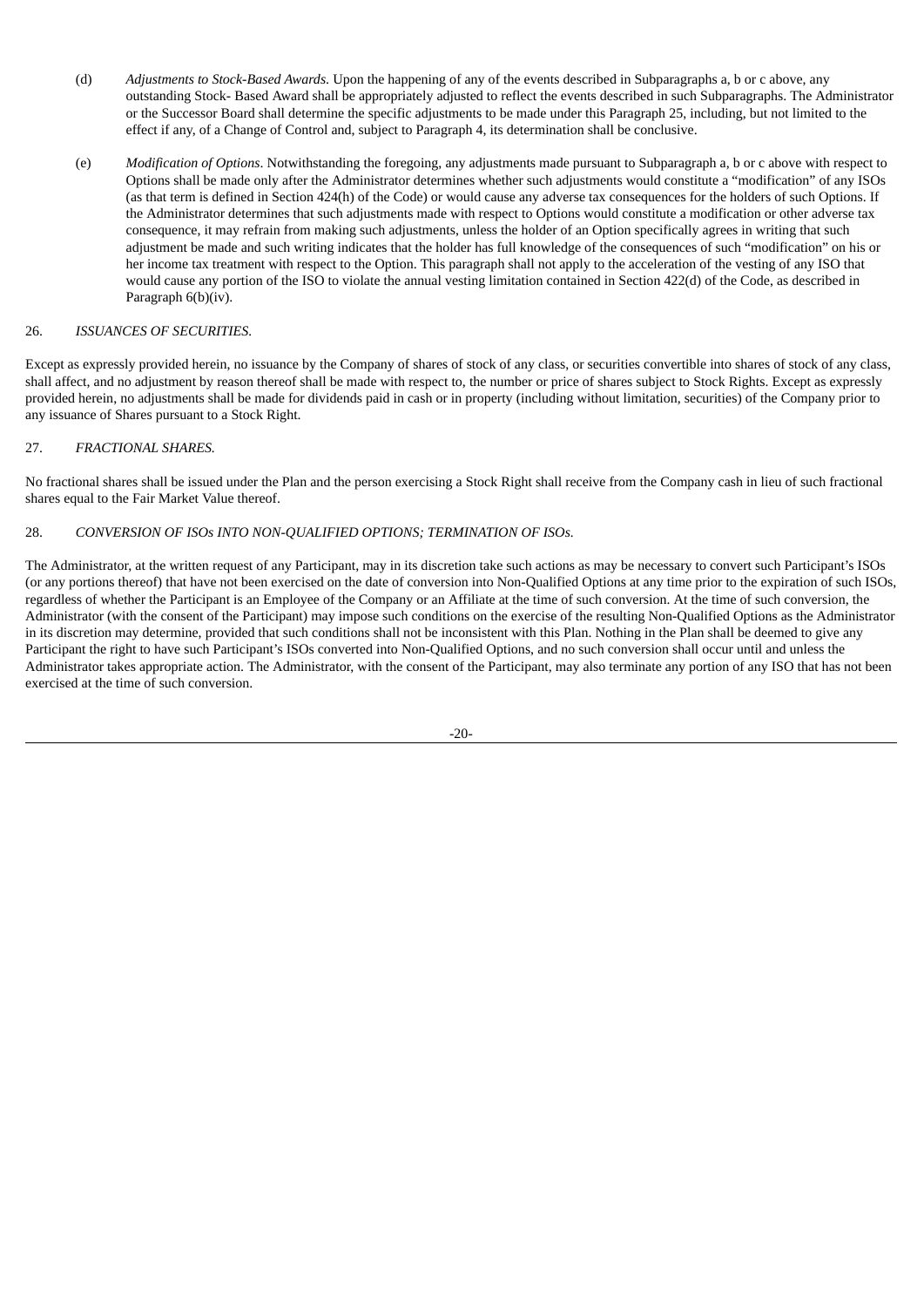#### 29. *WITHHOLDING.*

In the event that any federal, state, or local income taxes, employment taxes, Federal Insurance Contributions Act ("F.I.C.A.") withholdings or other amounts are required by applicable law or governmental regulation to be withheld from the Participant's salary, wages or other remuneration in connection with the exercise or acceptance of a Stock Right or upon the lapsing of any forfeiture provision or right of repurchase or for any other reason required by law, the Company may withhold from the Participant's compensation, if any, or may require that the Participant advance in cash to the Company, or to any Affiliate of the Company which employs or employed the Participant, the statutory minimum amount of such withholdings unless a different withholding arrangement, including the use of shares of the Company's Common Stock is authorized by the Administrator (and permitted by law). For purposes hereof, the fair market value of the shares withheld for purposes of payroll withholding shall be determined in the manner set forth under the definition of Fair Market Value provided in Paragraph 1 above, as of the most recent practicable date prior to the date of exercise. If the Fair Market Value of the shares withheld is less than the amount of payroll withholdings required, the Participant may be required to advance the difference in cash to the Company or the Affiliate employer.

# 30. *NOTICE TO COMPANY OF DISQUALIFYING DISPOSITION.*

Each Employee who receives an ISO must agree to notify the Company in writing immediately after the Employee makes a Disqualifying Disposition of any shares acquired pursuant to the exercise of an ISO. A Disqualifying Disposition is defined in Section 424(c) of the Code and includes any disposition (including any sale or gift) of such shares before the later of (a) two years after the date the Employee was granted the ISO, or (b) one year after the date the Employee acquired Shares by exercising the ISO, except as otherwise provided in Section 424(c) of the Code. If the Employee has died before such stock is sold, these holding period requirements do not apply and no Disqualifying Disposition can occur thereafter.

# 31. *TERMINATION OF THE PLAN.*

The Plan will terminate on March 28, 2028. The Plan may be terminated at an earlier date by vote of the shareholders or the Board of Directors of the Company; provided, however, that any such earlier termination shall not affect any Agreements executed prior to the effective date of such termination. Termination of the Plan shall not affect any Stock Rights theretofore granted.

-21-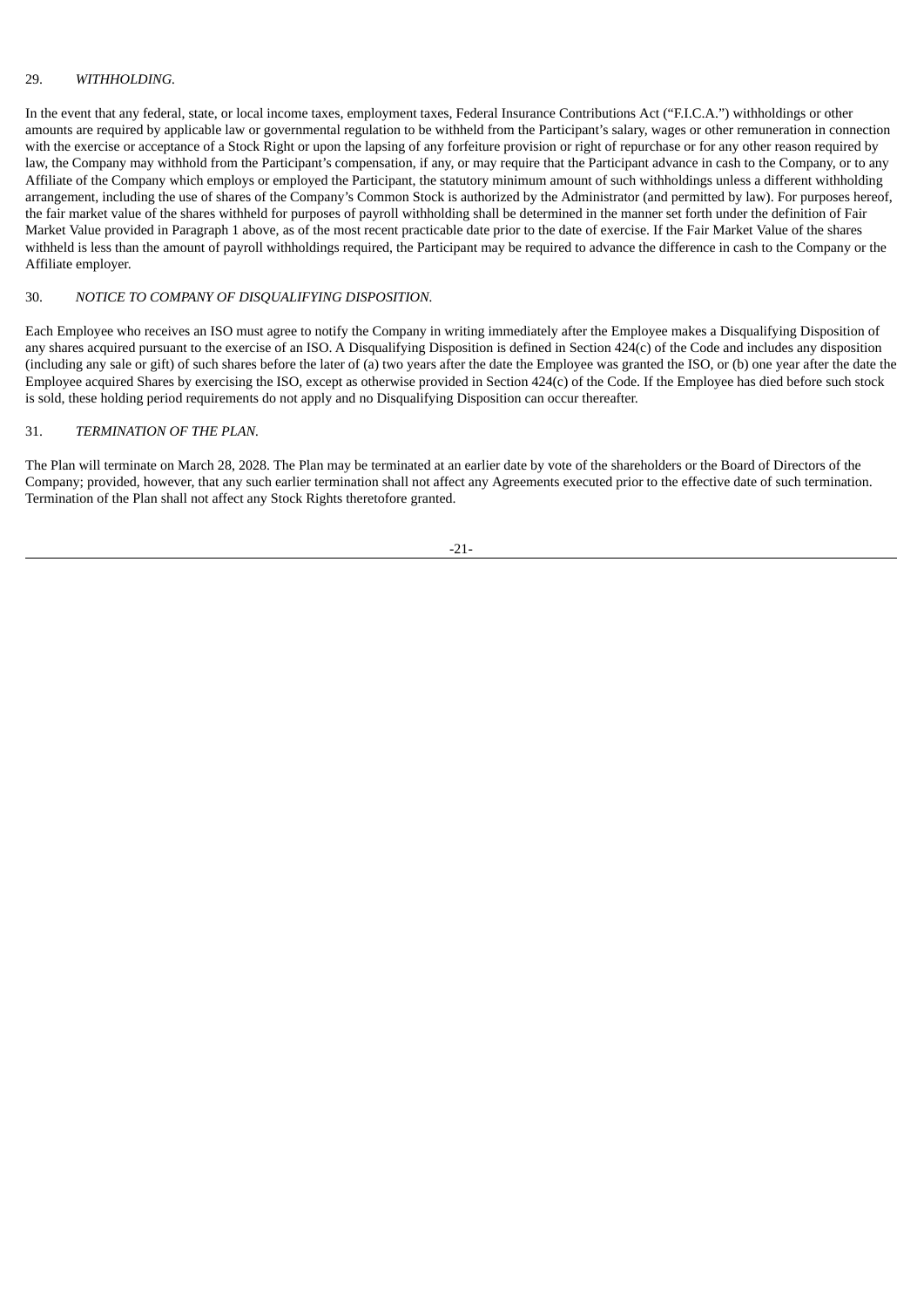#### 32. *AMENDMENT OF THE PLAN AND AGREEMENTS.*

The Plan may be amended by the shareholders of the Company. The Plan may also be amended by the Administrator, including, without limitation, to the extent necessary to qualify any or all outstanding Stock Rights granted under the Plan or Stock Rights to be granted under the Plan for favorable federal income tax treatment as may be afforded incentive stock options under Section 422 of the Code (including deferral of taxation upon exercise), and to the extent necessary to qualify the shares issuable upon exercise or acceptance of any outstanding Stock Rights granted, or Stock Rights to be granted, under the Plan for listing on any national securities exchange or quotation in any national automated quotation system of securities dealers, provided that any amendment approved by the Administrator which the Administrator determines is of a scope that requires shareholder approval shall also be subject to obtaining such shareholder approval. Other than as set forth in Paragraph 25 of the Plan, the Administrator may not without shareholder approval reduce the exercise price of an Option or cancel any outstanding Option in exchange for a replacement option having a lower exercise price, any Stock Grant, any other Stock-Based Award or for cash. In addition, the Administrator may not take any other action that is considered a direct or indirect "repricing" for purposes of the shareholder approval rules of the applicable securities exchange or inter-dealer quotation system on which the Shares are listed, including any other action that is treated as a repricing under generally accepted accounting principles. Any modification or amendment of the Plan shall not, without the consent of a Participant, adversely affect his or her rights under a Stock Right previously granted to him or her, unless such amendment is required by applicable law or necessary to preserve the economic value of such Stock Right. With the consent of the Participant affected, the Administrator may amend outstanding Agreements in a manner which may be adverse to the Participant but which is not inconsistent with the Plan. In the discretion of the Administrator, outstanding Agreements may be amended by the Administrator in a manner which is not adverse to the Participant. Notwithstanding the foregoing, except in the case of death, disability or Change of Control, outstanding Agreements may not be amended by the Administrator (or the Board) in a manner that would accelerate the exercisability or vesting of, or lapsing of any right by the Company to restrict or reacquire Shares subject to, all or any portion of any Option, Stock Grant or other Stock-Based Award. Nothing in this Paragraph 32 shall limit the Administrator's authority to take any action permitted pursuant to Paragraph 25.

#### 33. *EMPLOYMENT OR OTHER RELATIONSHIP.*

Nothing in this Plan or any Agreement shall be deemed to prevent the Company or an Affiliate from terminating the employment, consultancy or director status of a Participant, nor to prevent a Participant from terminating his or her own employment, consultancy or director status or to give any Participant a right to be retained in employment or other service by the Company or any Affiliate for any period of time.

#### 34. *CLAWBACK.*

Notwithstanding anything to the contrary contained in this Plan, the Company may recover from a Participant any compensation received from any Stock Right (whether or not settled) or cause a Participant to forfeit any Stock Right (whether or not vested) in the event that the Company's Incentive Compensation Recoupment Policy then in effect is triggered.

-22-